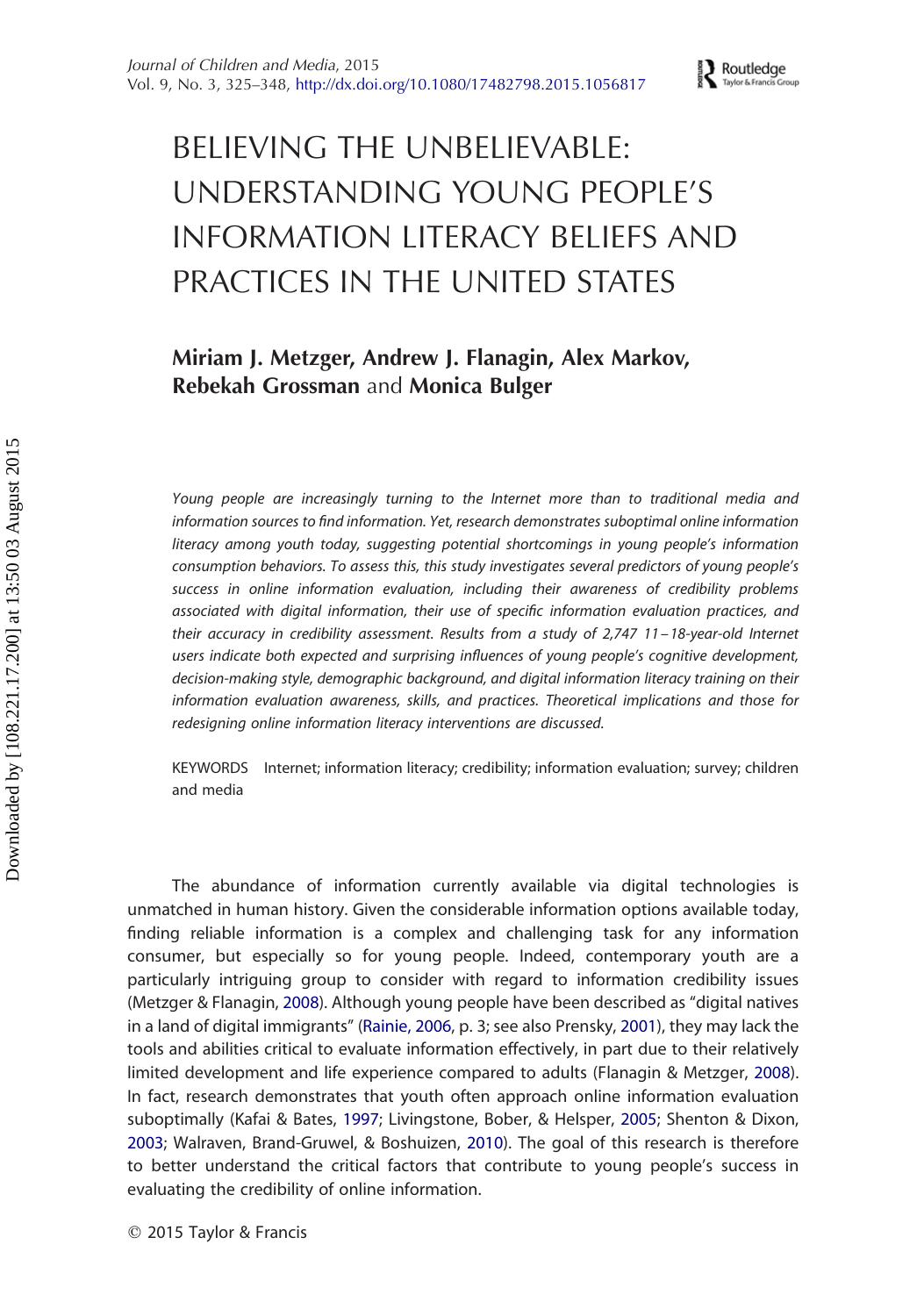Credibility has a long history in communication research and is defined as the believability of information and sources, as evaluated by an information receiver (Fogg, [2003\)](#page-19-0). While a growing body of research addresses youths' Internet use, most research tends to focus on technology adoption and safety, rather than on online information evaluation. Even within the digital information literacy literature, the emphasis is on finding information rather than on how young people evaluate it. To address the dynamics of information evaluation, the present study focuses on the attitudes of youth (aged 11 –18) toward information credibility, their information evaluation practices, and the effects of developmental and demographic differences and information literacy training on young people's information evaluation skills.

## Factors Affecting Young People's Information Evaluation Skills and **Practices**

Among studies of young people's critical evaluation of online information, most find youth to be largely uncritical or reliant on inappropriate criteria when seeking information online. For example, in a study of children's information-seeking behaviors, Shenton and Dixon ([2003\)](#page-22-0) asked participants to describe instances where they sought information for school or personal use. Despite sometimes expressing dissatisfaction with what they felt to be questionable information, none of the 188 students they interviewed reported doing anything to assess the accuracy of the information they found. Shenton and Dixon concluded that much of the time young people "do not even realize the need for such scrutiny" (p. 1041).

Young information-seekers also often attribute altruistic intent to authors based on surface qualifications without considering possible bias, and trust top results yielded by search engines without considering why the results received high rankings (Brem, Russell, & Weems, [2001;](#page-18-0) Julien & Barker, [2009](#page-20-0)). For instance, Kafai and Bates' [\(1997](#page-20-0)) study of elementary students found that children based selection of one website over another on volume ("it had lots of information") or on a vague value judgment ("it had good information"). Eastin, Yang, and Nathanson [\(2006](#page-19-0)) similarly found that children judged websites to be similarly credible regardless of whether the sites contained useful source information, were dominated by advertising, or simply offered dynamic features (e.g., animation). Young people also have a tendency to rely heavily on author credentials or titles without considering the truthfulness of their claims (Brem et al., [2001](#page-18-0)).

Thus, research indicates that many young people are not fully or properly evaluating the information they find online, and some may not even be aware of the need to do so. Consequently, this study focuses on the information evaluation dimension of digital information literacy by investigating two specific yet distinct aspects of it: children's awareness of potential credibility problems and their skill in using online information evaluation practices.<sup>[1](#page-17-0)</sup> By exploring these factors, we seek to understand what leads young people to be more or less critical consumers of online information. Research suggests several potential contributing factors to young people's digital information literacy skills and practices: children's cognitive development, demographic characteristics, individual differences in cognitive style, and exposure to training or education efforts in the domain of digital literacy are all promising candidates for impacting young people's awareness of credibility problems and their online information evaluation strategies. Each of these factors is considered in turn.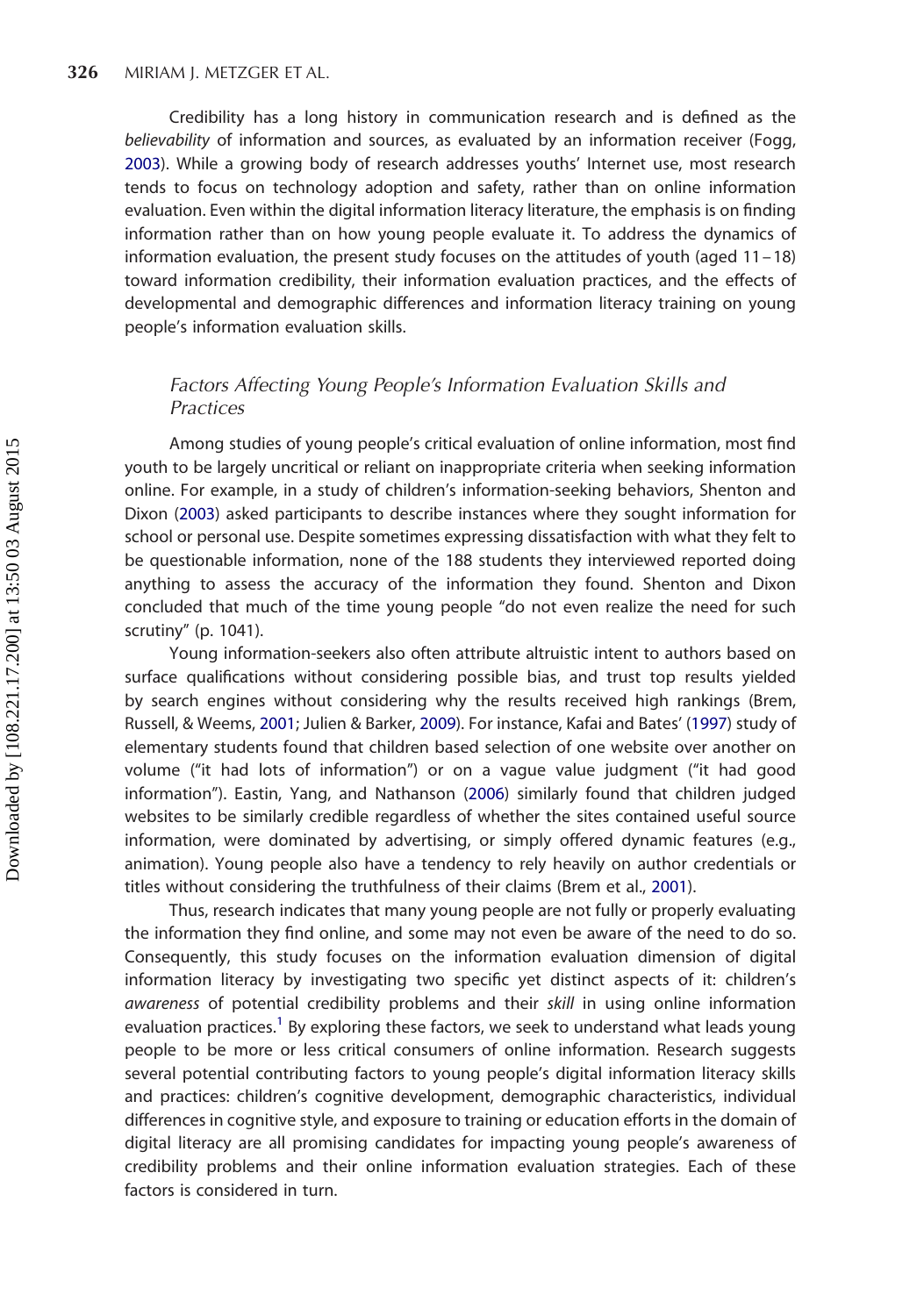Cognitive development. Studies demonstrate that as children mature they engage with information in increasingly sophisticated ways. Livingstone, Haddon, Görzig, and O lafsson ([2010\)](#page-20-0), for example, found that about 40 per cent of children aged  $11 - 12$  years report knowing how to compare information across websites to determine accuracy, which increases to around 60 per cent of teens aged 13 –16 years. This is consistent with the theory of mind perspective, which argues that during early childhood children are typically unaware of others' thinking or the potential for others to view the same event differently (Kuhn, [2002](#page-20-0)). In these early years, information is taken at face value and children often assume that everyone shares their perspective (Selman, [1980](#page-21-0)). As children move toward early adolescence, they become better able to consider the context of information use and coordinate their evaluation strategies accordingly.

Indeed, during adolescence, children begin to engage in multiple, simultaneous, and mutual perspective-taking (John, [1999;](#page-20-0) McAlister & Cornwell, [2009](#page-21-0); Selman, [1980](#page-21-0)); demonstrate a capacity for formal reasoning involving abstract principles (Piaget, [1971](#page-21-0)); increase their ability to use context-appropriate strategies for knowledge development (Kuhn, [2002\)](#page-20-0); make more sophisticated comparisons, noting differences (Selman, [1980](#page-21-0)); and also begin to understand the use of evidence in educational contexts (Kuhn, [2002](#page-20-0)). Between the critical ages of 11 –18, adolescents learn to coordinate these skills when approaching information resources, likely applying, for example, their awareness of multiple perspectives to their evaluation of author purpose. During this developmental phase, older adolescents are finally able to consider omissions and differences in light of their contextual implications when evaluating information (John, [1999;](#page-20-0) Piaget, [1971\)](#page-21-0).

As children get older, they also encounter more opportunities to develop their cognitive and information skills through deliberate practice. For example, the frequency of school assignments involving Internet research has been found to correlate positively with proficiency in skills that map directly onto credibility evaluation (Bulger, [2009\)](#page-18-0). Given evidence that young people's interaction with their information environments increases in complexity and coordination as they develop through time, we advance Hypothesis 1:

H1: Age positively predicts young people's awareness and skill in evaluating the credibility of online information.

Demographics. Demographic characteristics may also influence the information evaluation skills and practices of youth, above and beyond developmental factors. In a study of 25,000 European children aged 9-16, Livingstone, Haddon, Görzig, and Ólafsson ([2011](#page-21-0)) found that young people's movement from engaging in basic activities when using the Internet to more creative and participatory interaction is related to their socioeconomic status (SES). These differences in engagement are also apparent in information-seeking practices, with youth from higher SES homes more likely to report seeking information about politics and current events (Lenhart, Purcell, Smith, & Zickuhr, [2010](#page-20-0)) and youth from lower SES backgrounds more likely to use the Internet for entertainment purposes (Peter & Valkenburg, [2006\)](#page-21-0).

Information evaluation behaviors are partly a matter of access, but are also determined by diversity of use (Hargittai, [2010](#page-19-0)) and the context in which this use occurs (Livingstone et al., [2011\)](#page-21-0). Livingstone and Helsper [\(2010](#page-21-0)) found that SES was positively related to the extent to which adolescents were able to take advantage of online information-seeking opportunities and that higher SES affords adolescents greater access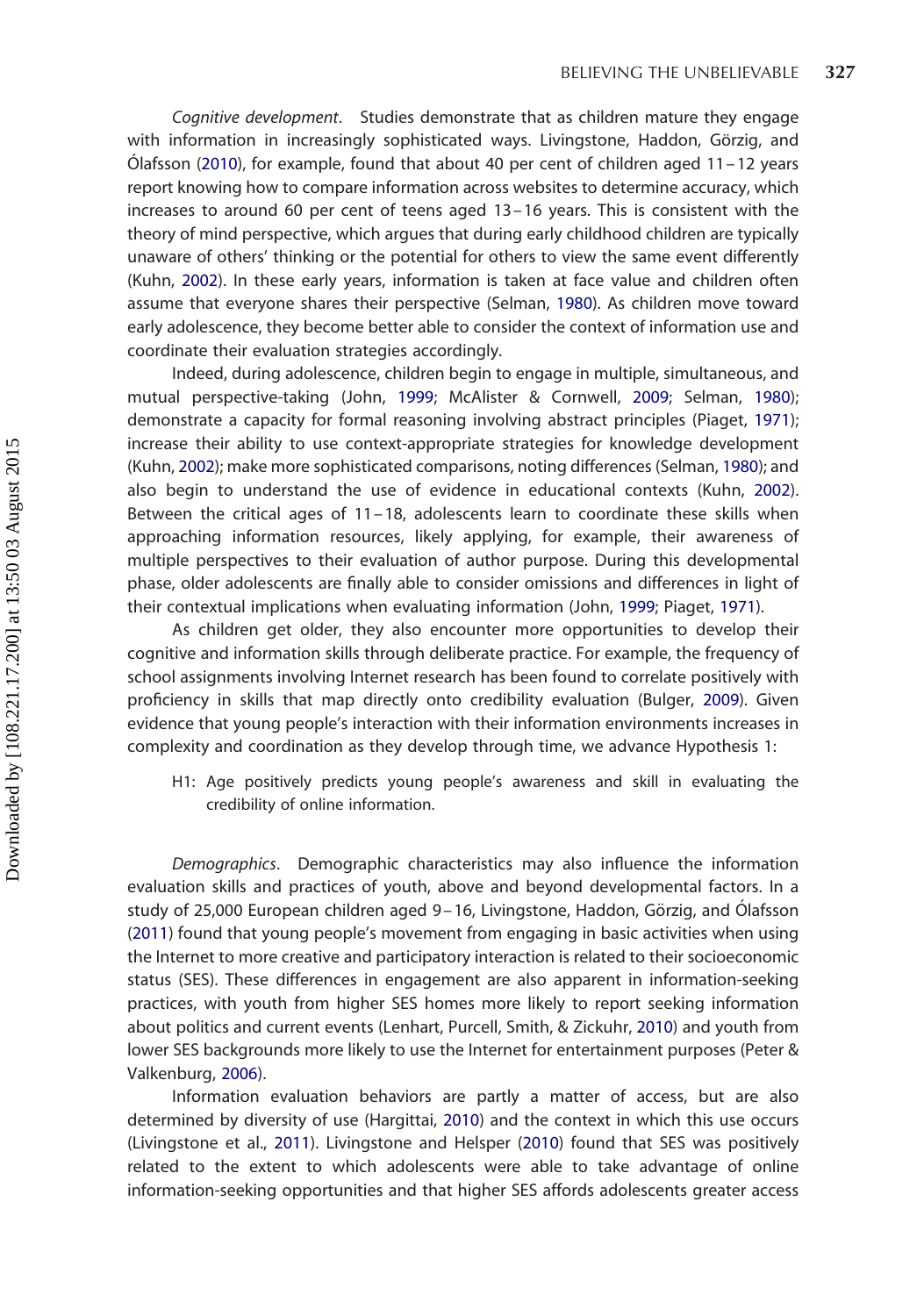to the Internet from a younger age. Hargittai [\(2010\)](#page-19-0), moreover, found that college students from higher SES backgrounds demonstrate more familiarity with web terms and factchecking processes than students from lower SES backgrounds.

Based on these findings, we posit that adolescents with higher SES may experience an advantage in the context of information evaluation online. This advantage afforded by higher SES in terms of greater access, participation, and experience with information seeking, fact-checking, and risky behavior avoidance might manifest in both greater awareness of and skill in evaluating the credibility of information online, as we propose in Hypothesis 2:

H2: Socioeconomic status positively predicts adolescents' awareness and skill in evaluating the credibility of online information.

Individual differences in thinking style. While developmental stages may influence the overarching strategies that young people use to evaluate information, research finds that children of the same age sometimes use different problem-solving strategies (Bransford, Brown, & Cocking, [2000](#page-18-0)), suggesting that individual differences might also drive young people's credibility evaluation attitudes and behaviors. More specifically, individual differences that describe children's cognitive orientation or their message-processing propensity are likely to contribute directly to young people's information evaluation practices.

Cognitive dispositions or "thinking styles" have been shown to influence how people approach information. Among these, need for cognition (NFC) (Cacioppo & Petty, [1982\)](#page-18-0) reflects the degree to which people engage in and enjoy thinking deeply about problems or information and, thus, are willing to exert effort on information acquisition, reasoning, and problem solving. People high in NFC are more likely to seek, scrutinize, and use relevant information from their surroundings and environment to solve problems, form conclusions, and make decisions (Berzonsky & Sullivan, [1992](#page-18-0)) and are less likely to rely on simple cues when evaluating information (Cacioppo & Petty, [1982](#page-18-0)). They also tend to be more receptive to different kinds of information than those low in NFC (Cacioppo & Petty, [1982](#page-18-0)).

Flexible thinking is another thinking disposition that has implications for rational information processing. Flexible thinkers are people who seek out and consider options and beliefs that disconfirm their own opinions, and they are willing to change their beliefs in the face of contradictory evidence (Baron, [1988](#page-18-0)). Flexible thinkers value having accurate beliefs more than they value holding onto the beliefs that they already have (Stanovich & West, [1997\)](#page-22-0). This thinking style thus suggests an openness to seek out and consider multiple perspectives, which is a key aspect of appropriate information evaluation in many situations.

Other thinking style traits may contribute to irrational information processing, and therefore lead young people to misjudge the credibility of information online. For example, faith in intuition refers to a tendency to make decisions based on first impressions, instincts, and feelings (Jung, [1968](#page-20-0)). Shen, Monahan, Rhodes, and Roskos-Ewoldsen ([2009](#page-22-0)) found that faith in intuition is negatively associated with perceived message bias, indicating that people who rely on their feelings to make decisions may not always see the big picture or perceive nuanced information in messages, and thus may be more persuadable.

Finally, the dispositional propensity toward trust in others is also relevant in the assessment of information credibility. The propensity to trust is an individual difference that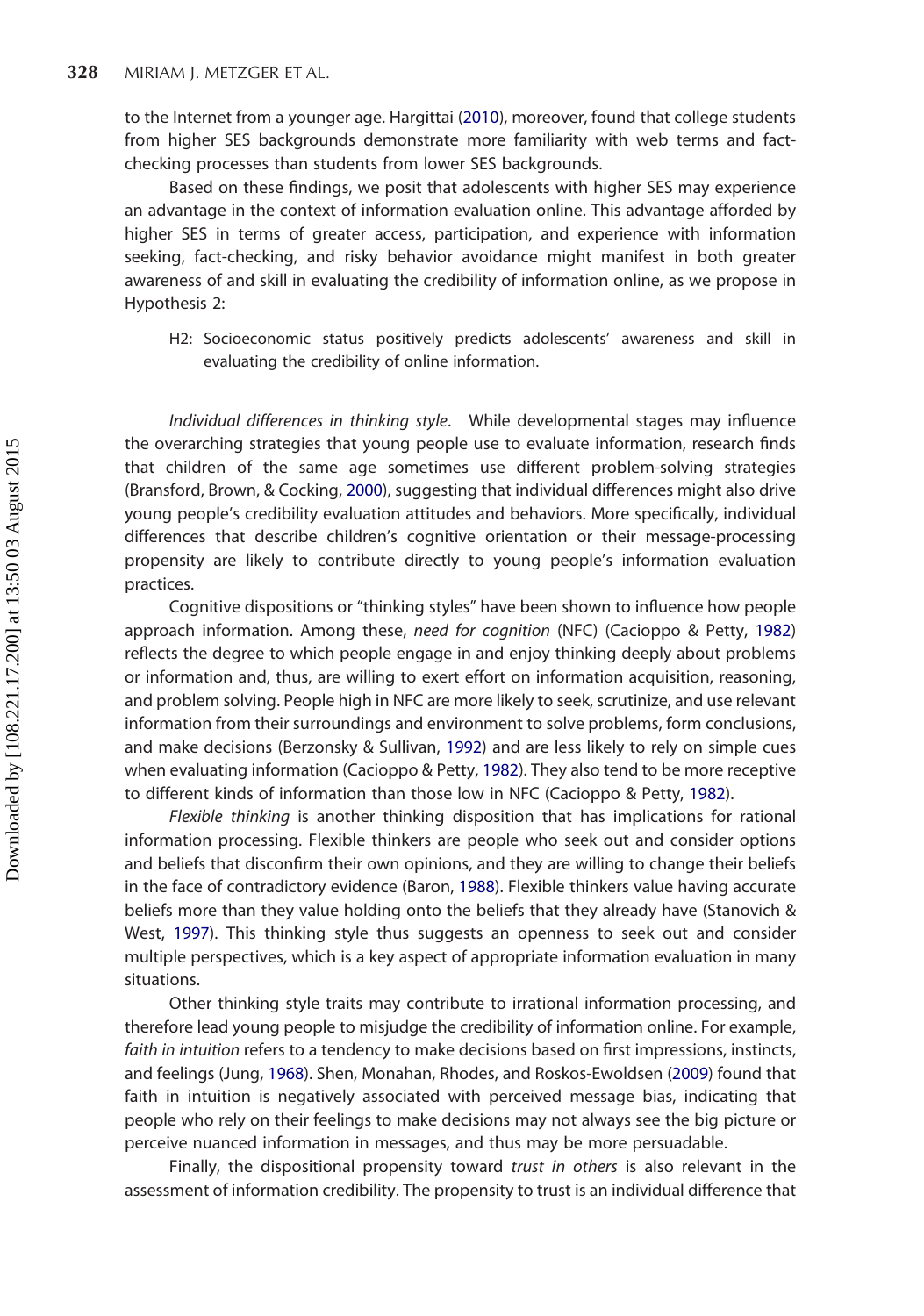refers to a general tendency to be willing to depend on or become vulnerable to others (McKnight, Kacmar, & Choudhury, [2004](#page-21-0)), and to attribute benevolent intentions to others, for example, by assuming that most people are fair, honest, and have good intentions (Costa, McCrae, & Dye, [1991](#page-19-0)). Grabner-Kräuter and Faullant ([2008](#page-19-0)) found that propensity to trust applies not only to people but also to technology-oriented objects such as websites and online banks.

Among adults, propensity to trust has been positively linked to perceived website quality and willingness to explore an Internet advice website (McKnight et al., [2004](#page-21-0)), suggesting that those who have a high propensity to trust others may be more likely to believe information found online than individuals with lower trust in others. The propensity to trust others begins in early childhood (Erikson, [1968\)](#page-19-0) and develops further as people accumulate life experience. By mid-adolescence, children accumulate enough experience and exposure to develop a somewhat stabilized sense of social trust (Flanagan & Stout, [2010](#page-19-0)).

Given prior research on dispositional factors including NFC, flexible thinking, faith in intuition, and trust in others, we propose Hypotheses  $3<sub>a-d</sub>$ :

- $H3_{a-b}$ : (a) Need for cognition and (b) flexible thinking style positively predict young people's awareness and skill in evaluating the credibility of online information.
- $H3_{c-d}$ : (c) Faith in intuition and (d) trust in others negatively predict young people's awareness and skill in evaluating the credibility of online information.

Credibility evaluation training. Evaluating the credibility of information—either online or offline—is an essential component of both media and digital information literacy (Hobbs, [2010](#page-19-0)).<sup>[2](#page-17-0)</sup> Most digital information literacy training programs take place in schools or libraries and consist of explicit instruction in the critical evaluation of online sources and messages. These interventions typically focus on teaching students to evaluate the accuracy of online information (e.g., the degree to which a Web site is free from errors or whether the information can be verified offline), *authority* of the source (e.g., who authored the site or indicators of the author's credentials, qualifications, and affiliations), objectivity of the information provided (e.g., identifying the purpose of the site and whether the information provided may be biased), as well as information currency (e.g., whether the information is up to date), and coverage (e.g., whether the breadth and depth of the information provided on a website is appropriate) (Metzger, [2007\)](#page-21-0). Schools and libraries are not the only place that such training takes place, as informal digital and media literacy instruction occurs in the home as well (Hobbs, [2010;](#page-19-0) Koltay, [2011](#page-20-0)).

Although there is a large literature on the effectiveness of both media and information literacy interventions, there is only scant evidence that pertains specifically to online credibility evaluation. In fact, the bulk of this literature concerns the need for, and design of, credibility evaluation programs rather than actually measuring program effectiveness, and most of the research focuses on college students rather than children or adolescents. Yet several studies have found positive associations between exposure to information literacy instruction and evaluation skills, including analyzing information sources by deploying a greater range of learned evaluation criteria in a more sophisticated way compared to a control group (Walton & Hepworth, [2011](#page-22-0); see also Johnson, Anelli, Galbraith, & Green, [2011](#page-20-0)), more critical evaluation of sources (Hoffmann & LaBonte, [2012](#page-19-0)),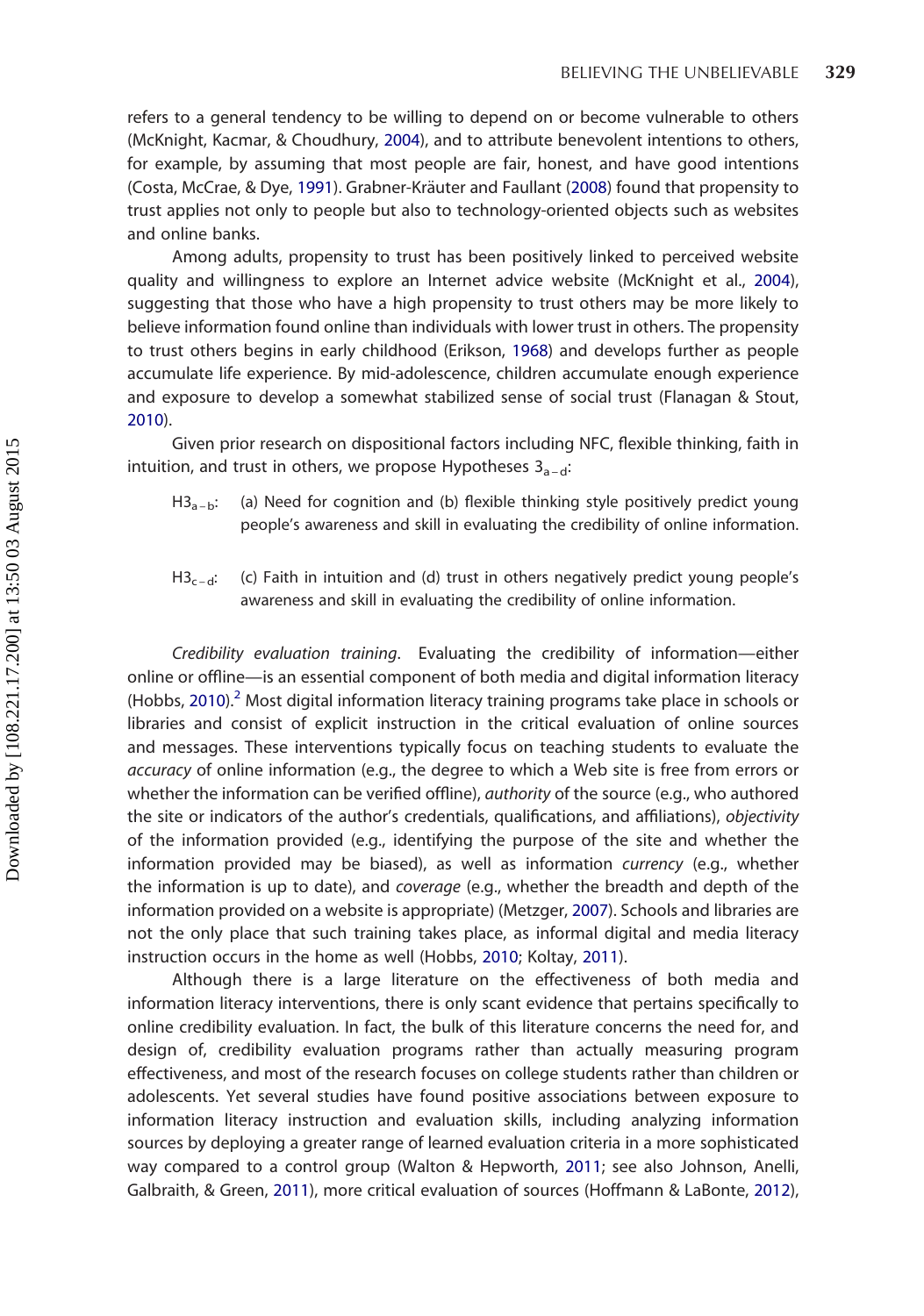and greater awareness of the criteria to use when evaluating web sources (Walton & Archer, [2004\)](#page-22-0), as well as awareness of message or author bias (Samson, [2010](#page-21-0)). Although less plentiful, studies focusing specifically on adolescents have found similar results (though for an exception, see Leu et al., [2008](#page-20-0)). Newell's [\(2010\)](#page-21-0) study of middle-school students, for example, showed that an intervention aimed to improve students' understanding of information literacy concepts and practices resulted in increases in students' abilities to judge the accuracy, relevance, and completeness of both offline and online sources. In a review of the literature on digital literacy and health information, Brown and Bobkowski [\(2011](#page-18-0)) found that involvement in digital literacy curricula stimulated adolescent critical thinking skills when evaluating information from a commercial source.

There are also strong theoretical reasons to expect that literacy training can lead to increased skill in critical evaluation of information. For example, most theories of both information and media literacy hypothesize that, by emphasizing the importance of, and teaching the skills for, critical thinking about information encountered in one's environment, literacy programs prompt active consideration of message intent, content, and effects, which ultimately should improve the quality of information-related judgments (Grassian & Kaplowitz, [2009](#page-19-0); Martens, [2010\)](#page-21-0). Both theory and research thus suggest that training in credibility evaluation literacy practices should improve adolescents' skills in evaluating digital media messages and sources, as proposed in Hypothesis 4:

H4: Exposure to credibility evaluation training positively predicts adolescents' awareness and skill in evaluating the credibility of information.

Academic performance. Finally, academic performance may be another important factor in credibility evaluation. Studies by Coiro and Dobler ([2004,](#page-18-0) [2007](#page-19-0)) found that successful comprehension (including evaluation) of Internet-based information requires incorporating prior knowledge, applying inferential reasoning strategies, and selfregulated reading processes, and that more skilled Internet readers invoked each of these strategies more often than lower skilled readers. Additionally, Coiro ([2011](#page-18-0)) found that offline reading comprehension scores (including dimensions of critically evaluating online information) were the best predictor of online reading comprehension scores among middle schoolers. More generally, others have found a positive correlation between academic performance (measured by GPA) and critical thinking abilities (Facione & Facione, [1997;](#page-19-0) Hawkins, [2012;](#page-19-0) Tiessen, [1987](#page-22-0)). These studies suggest that academic performance, when viewed as a proxy for varying levels of mastery of critical thinking abilities, may be positively related to online information evaluation (after controlling for age), as proposed in Hypothesis 5:

H5: Academic performance positively predicts adolescents' awareness and skill in evaluating the credibility of online information.

#### Method

A representative survey of young people with Internet access in the U.S. fielded by the research firm Knowledge Networks was employed to analyze the hypotheses. The sample was drawn from a combination of random digit dialing and address-based probability sampling methods. After securing parental permission and household demographic information, the child participants took the survey online from home. A total of 2,747 valid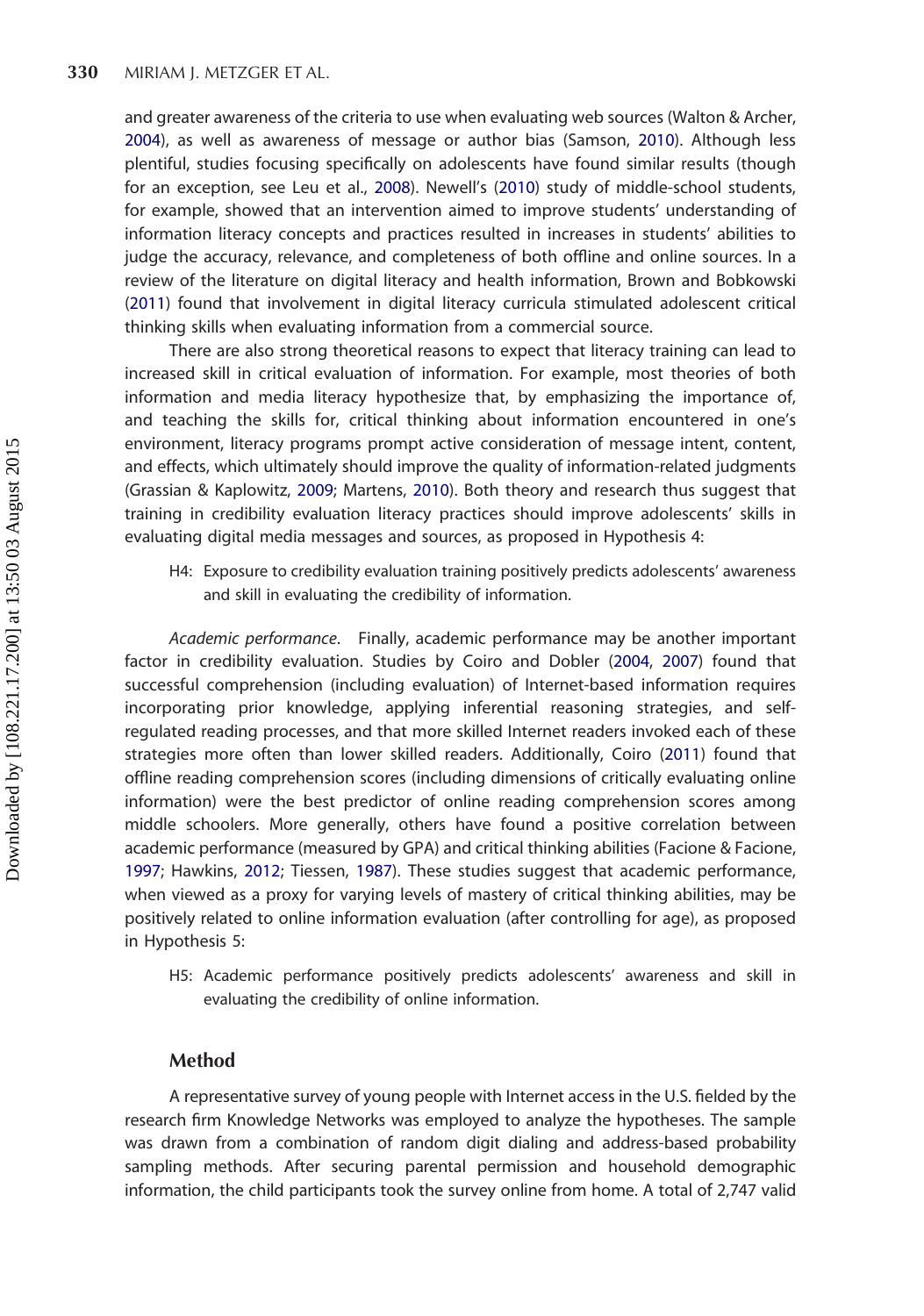responses were obtained from children between the ages of 11–17 years plus 18-year olds still residing with their parents. Responses were weighted to correct demographic discrepancies between the U.S. population of Internet households and Knowledge Networks' online panel.

Respondents consisted of 53 per cent males and 47 per cent females, with an average age of 14.33 (SD = 2.28). Of them, 75 per cent were white; 9 per cent were black, non-Hispanic; 12 per cent were Hispanic; 0.4 per cent were other, non-Hispanic; and 4 per cent reported being mixed race, non-Hispanic. Household annual income ranged from less than \$5,000 to more than \$175,000, with an average income of between \$60,000 and \$85,000. Most families (88 per cent) had between 3 and 5 members living in the household, and the average number of children living at home was 2.25 (SD = 1.39). Participants came from all U.S. geographic areas: the Midwest (31 per cent), Northeast (19 per cent), South (28 per cent), and West (23 per cent).

#### Measures

Two rounds of pilot testing involving focus groups and interviews of children between 9 and 17 years old were conducted to aid survey development. Children in the focus groups were asked to discuss their understandings of the key variables in this study and how they learned how to evaluate credibility online. Children in the interviews discussed each question on the survey instrument. Researchers probed any problems with comprehension or misunderstanding of items and discussed alternative wording with participants. The survey instrument was then revised to incorporate the suggested changes to enhance valid responses. Throughout the survey, credibility was operationalized in terms of "believability," as suggested by past credibility research and as validated by pilot tests during the instrument development stage of the research.<sup>[3](#page-18-0)</sup>

Awareness and skill in evaluating the credibility of online information. Given the complexity of this multidimensional variable, awareness and skill in evaluating the credibility of online information was measured in three distinct ways. The first measure captured the degree to which young people use more rigorous methods to determine whether to believe information they encounter online and how much they think about the credibility of information on the Web. Research in cognitive psychology and adolescent judgments and decision-making indicates that adolescents approach information either analytically or heuristically when making decisions (Jacobs & Klaczynski, [2005\)](#page-20-0). Analytic processing involves effortful and deliberate consideration of information, whereas heuristic decisions are made more quickly, with less cognitive effort and scrutiny. As this study was interested in young people's use of rigorous credibility evaluation strategies, respondents were asked to indicate how often they use various analytic (rather than heuristic) methods, following Klaczynski's dual-processing model of adolescent development and decision-making (Jacobs & Klaczynski, [2005](#page-20-0); Klaczynski, [2001](#page-20-0)). Items adapted from Scott and Bruce's ([1995](#page-21-0)) decision-making style scale asked participants: "When you decide what information to believe on the Internet, do you:" (1) give careful thought to the information, (2) look at several things to figure out whether you should believe it or not, (3) double check your information to be sure you have the right facts, (4) gather as much information as you can to help you decide, and (5) make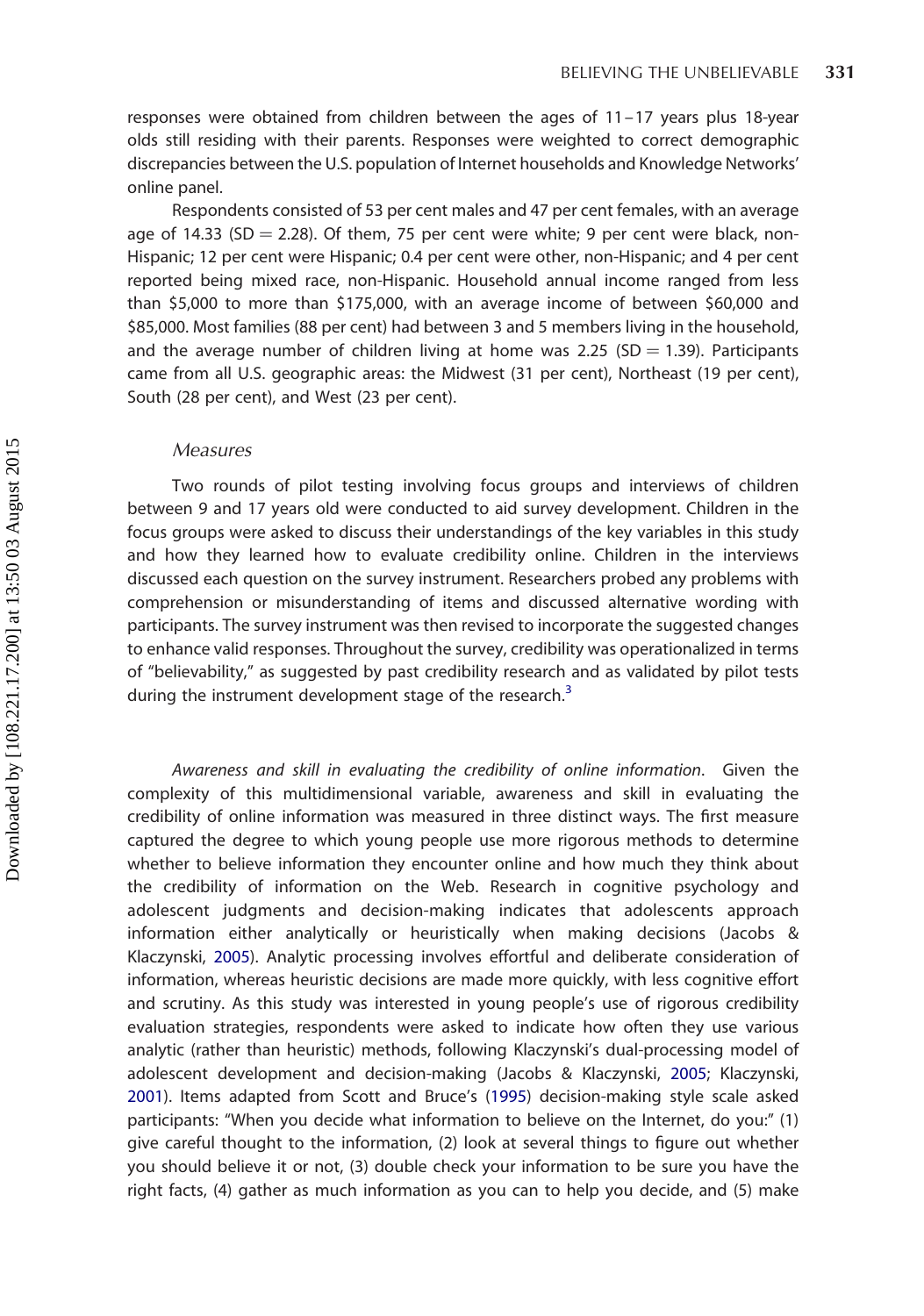decisions in a careful, well thought-out way? Answers ranged on a 5-point scale from "never" to "very often."

A similar set of items asked respondents about their use of specific strategies to evaluate the credibility of information online, for example, whether they placed more or less importance on certain credibility "cues" or elements found on websites on a 5-point scale ranging from "not at all important" to 5 "very important." Factor analyses with Varimax rotation detected three strategies: evaluating credibility via social confirmation (e.g., consulting others and looking to see if information is from expert sources), evaluating credibility via information quality (e.g., looking at the currency and completeness of the information), and evaluating credibility via Web site design (e.g., considering the site's appearance). The survey also asked participants how often they think about whether they should believe the information they find when they go online on a 5-point scale anchored at "never" to "very often."

A composite measure was then created from the items described above that included (a) young people's use of the analytic decision-making style when evaluating the credibility of online information, (b) evaluating credibility by examining cues pertaining to the quality of the information, and (c) how often they think about whether information online is believable as an indicator of their skepticism or awareness of credibility problems in the online environment. Cronbach's alpha for the composite scale was .70.

Young people's credulity toward Internet information is another means of gauging their awareness and skill at evaluating online information, and so the second measure of youth's credibility evaluation awareness and skill assessed the degree to which participants typically believe what they see online. Eight items were used to measure credulity, including (a) how likely youth are to believe six types of information they find online, including health, news, commercial, and entertainment information, information for schoolwork, and information from other people you meet online (answers ranged from "not at all likely to believe it" to "very likely to believe it"); (b) how much of the information available on the Internet they think is believable (from "none of it" to "all of it"); and (c) how believable they feel information on the Internet is (from "not at all" to "a whole lot"). Cronbach's alpha for the scale was .78.

The third measure of credibility awareness and evaluation skill took advantage of a hoax website stimulus that was embedded in the survey. A screenshot of one of the two "hoax" sites slightly modified from existing hoax sites available on the Web was presented randomly to each participant within the survey. To avoid any influence on respondents from the survey questions dealing with credibility, this portion of the survey was presented first in the study. One hoax site detailed "the first male pregnancy," and the other was devoted to the cause to "save the rennets," described as small hamster-like rodents who are used in the production of cheese [\(Figure 1](#page-8-0)). Tests showed that these two hoax sites did not differ in terms of their overall believability so the data were pooled. After viewing the hoax site, participants were asked "How much do you believe the information on this website?" Responses indicated those believing the information "not at all" and those believing "at least some" or more of the information.<sup>[4](#page-18-0)</sup> Any participants who indicated that they "had seen or heard of this website before today" or that they looked up any information about it on the Internet after seeing the site during the study ( $n = 282$ ) were excluded from the analyses.<sup>[5](#page-18-0)</sup> Unlike the first two measures of the dependent variable described above, this measure provided a direct means of assessing young people's accuracy at evaluating the credibility of information online.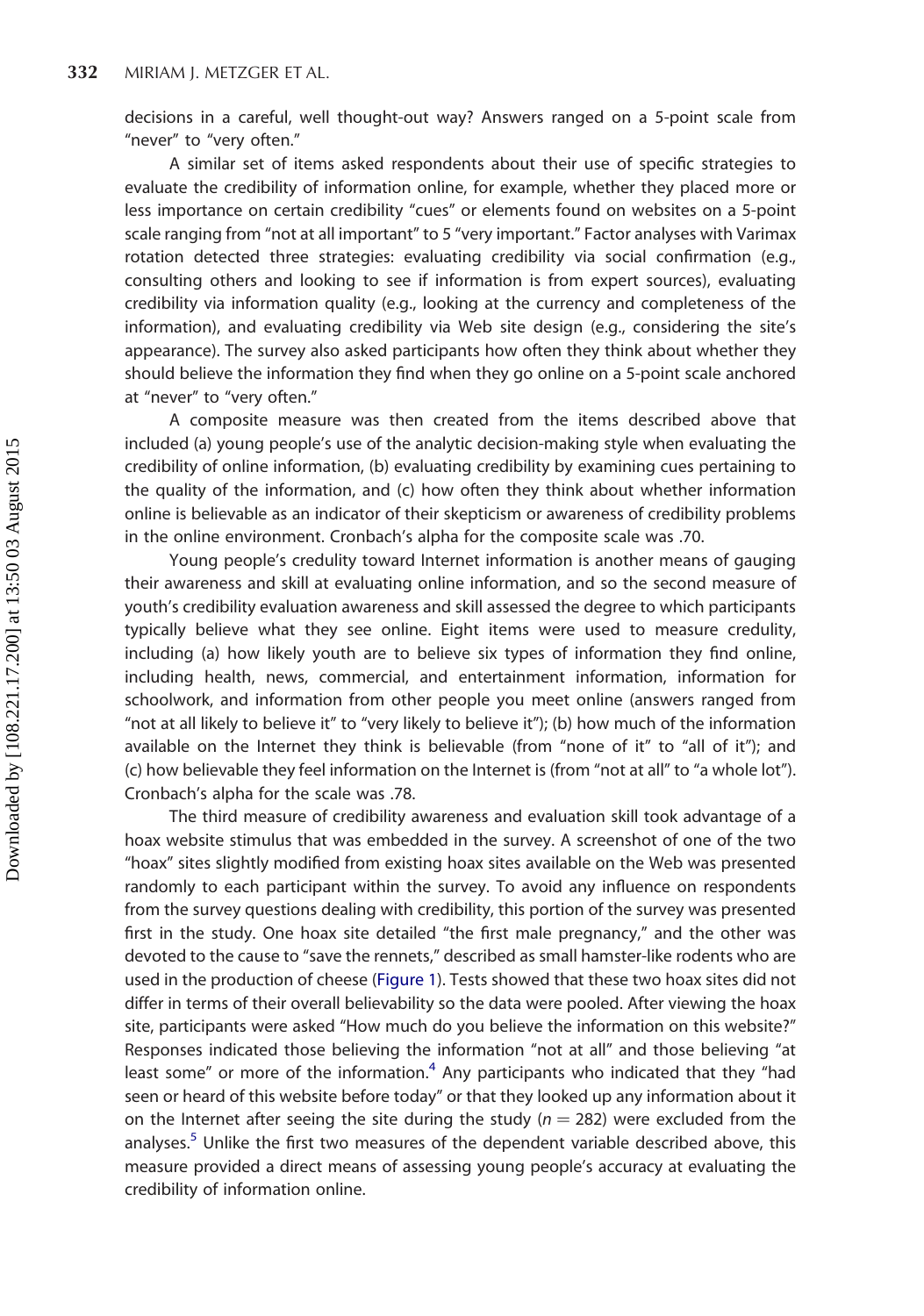<span id="page-8-0"></span>

#### FIGURE 1

Screenshots of hoax websites (male pregnancy at top and rennets at bottom)

Individual differences in thinking style. Items comprising the need for cognition, flexible thinking, and faith in intuition scales were adapted from standard measures of these concepts (Cacioppo & Petty, [1982;](#page-18-0) Epstein, Pacini, Denes-Raj, & Heier, [1996;](#page-19-0) Kokis, MacPherson, Toplak, West, & Stanovich, [2002\)](#page-20-0). Need for cognition was measured with nine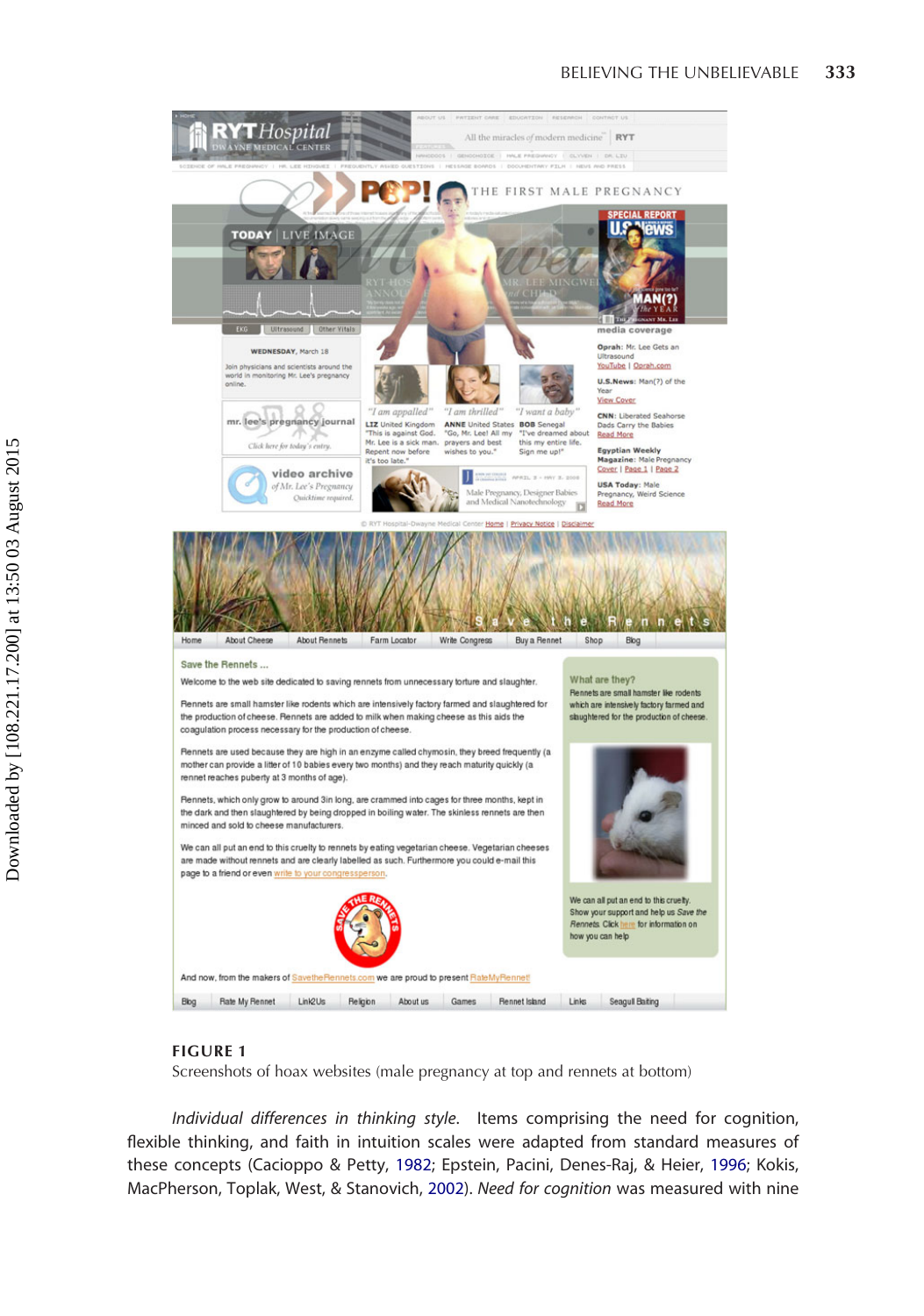Likert-scale items with response options ranging from strongly agree to strongly disagree. This nine-item scale was adapted specifically for children by Kokis et al. ([2002\)](#page-20-0) from Cacioppo and Petty's standard 18-item adult need for cognition scale. Sample items include, "I like to do things that make me think hard," "I like to spend a lot of time and energy thinking about something," and "I like to do things where I don't have to think at all" (reverse coded). As mentioned earlier, each item on the survey was pretested with a sample of child participants to ensure that it could be understood appropriately. Cronbach's alpha for the scale was .82.

Ten likert-scale items from the Rational-Experimental Inventory (REI; see Epstein et al., [1996\)](#page-19-0) were used to measure flexible thinking. Sample items included, "Even after I've made up my mind about something, I am always willing to consider a different opinion," "I often change what I believe when I find new information or evidence," and "I feel that thinking about other points of view is a waste of time" (reverse coded). Cronbach's alpha for the flexible thinking scale was .71. Faith in intuition, also from the REI, was measured with five items. Sample items included, "I can usually feel when something is right or wrong even if I can't explain how I know," "I trust my initial or first feelings about things," and "When it comes to trusting, I can usually rely on my gut feelings." Cronbach's alpha for the faith in intuition scale was .75.

The trust in others measure was taken from the item on the General Social Survey (GSS) used to measure social trust. The question asked, "In general, would you say that most people can be trusted or not?" Response options included, "Most people can almost never be trusted," "Most people usually cannot be trusted," "Most people can usually be trusted," and "Most people can almost always be trusted."

Exposure to credibility training. An item asking respondents whether they have "ever had someone (like a teacher, parent, librarian, or friend) teach you ways to decide what information from the Internet you should believe?" was used to measure exposure to credibility training. Answers options included "no," "yes," and "I don't know" ( $n = 298$ , coded as missing data).

Academic performance. Academic performance was measured by participants' response to the question, "What kinds of grades do you usually get in school?" Answers ranged from "mostly Fs" "mostly Ds and Fs," "mostly Ds," etc. to "Mostly As." Participants were also offered "I don't know" and "My school does not give letter grades" options, which were treated as missing data.

Demographic variables. Participants reported their age in years on a drop-down menu. Following the guidelines of the National Center for Education Statistics, SES was measured with two proxy items, education and income. Parents provided the data for these items. Parents reported the head of household's highest level of education obtained and they reported their annual household income using a list of income increments from "\$0– \$5,000" up to "\$175,000 or more."

Control variables. Two items asking participants whether they or anyone they knew had a bad experience because of false information found on the Internet in the past, as well as whether they had ever heard a news report about someone who had a bad experience because of false information found on the Internet. Past negative experiences with online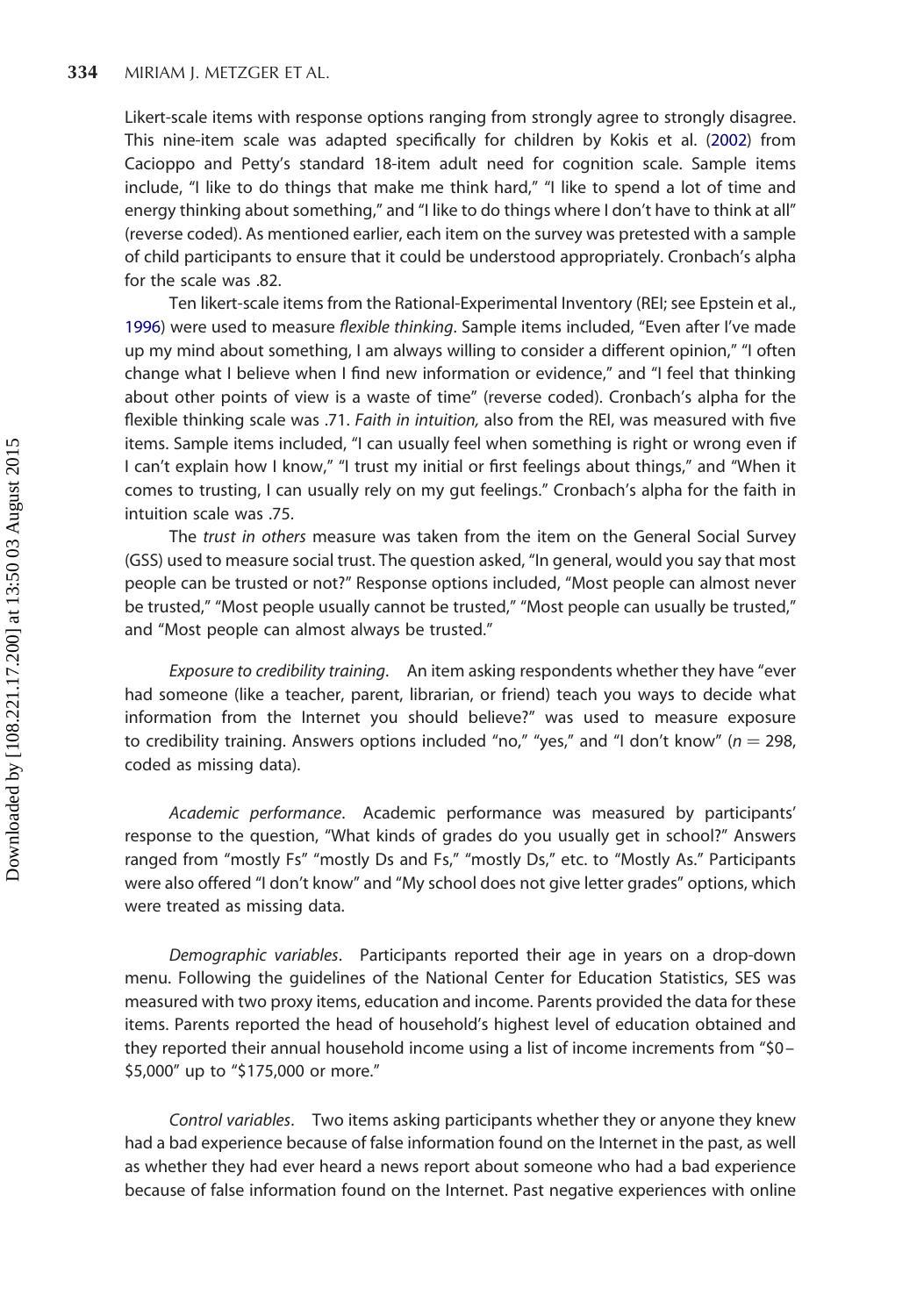information likely impact young people's perceptions of credibility online by influencing their level of skepticism. Thirty-two per cent of participants in the current study reported that they, or someone they know, had a bad experience due to false information found on the Internet or through email, and 62 per cent reported that they had heard a news report about someone who had a bad experience because of false information online. These variables were controlled in all analyses.

#### **Results**

Multiple regression analyses were used to test Hypotheses 1 –5. Each of the three dependent measures of credibility awareness and skill were analyzed: use of analytical means of credibility evaluation, credulity, and belief in the hoax site. Hierarchical OLS regressions were used for the first two measures, but due to the dichotomous nature of the belief in the hoax site measure, logistic regression was used in the third instance. In each case, the predictor variables were entered into the regression equation in separate blocks as follows: (1) control variables, (2) whether participants received training in credibility evaluation, (3) demographic variables including age and SES variables, (4) the cognitive style variables (need for cognition, flexible thinking, and faith in intuition) and social trust, and finally (5) academic performance. Results of each regression analysis appear in Tables 1 –3. Descriptive statistics for the main variables in the study are provided in [Table 4.](#page-12-0)

Hypothesis 1 predicted that as children increase in age, they would demonstrate increased levels of awareness and skill in evaluating the credibility of online information. The data predominantly support this hypothesis. As shown in Tables 1 and [3,](#page-11-0) age was a significant predictor of analytical means of credibility evaluation ( $B = .018$ ,  $p < .01$ ) and believing the hoax sites ( $B = -.084$ ,  $p < .01$ ), but did not predict credulity toward online information. Hypothesis 2, which proposed that higher SES would predict higher awareness

#### TABLE 1

Effects of predictor variables on children's use of analytic credibility evaluation strategies

| <b>Variables</b>                                  | B       | SE B |           |
|---------------------------------------------------|---------|------|-----------|
| Step 1: control variables                         |         |      |           |
| Had bad experience with false information in past | .060    | .030 | $.050*$   |
| Heard news reports of others' bad experience      | .063    | .029 | $.055*$   |
| Step 2: information literacy training             |         |      |           |
| Received training in credibility evaluation       | .104    | .031 | $.084**$  |
| Step 3: development and demographic variables     |         |      |           |
| Age                                               | .018    | .006 | $.070**$  |
| Parent's highest educational attainment           | $-.001$ | .009 | $-.004$   |
| Household income                                  | $-.009$ | .004 | $-.056*$  |
| Step 4: cognitive style variables                 |         |      |           |
| Need for cognition                                | .138    | .027 | $.150***$ |
| Flexible thinking                                 | .285    | .032 | $.252***$ |
| Faith in intuition                                | .166    | .024 | $.168***$ |
| Trust in others                                   | $-.012$ | .023 | $-.012$   |
| Step 5: academic performance                      |         |      |           |
| Academic performance (school grades)              | .049    | .011 | $.122***$ |

Notes:  $F = 36.91$ ,  $df = 11$ , 1359,  $p < .001$ ,  $R^2 = .23$ .  $R^2 = .02$  for Step 1,  $\Delta R^2 = .01$  for Step 2,  $\Delta R^2 = .01$  for Step 3,  $\Delta R^2 = .18$  for Step 4,  $\Delta R^2 = .01$  for Step 5. \*p < .05, \*\*p < .01,  $***p < .001.$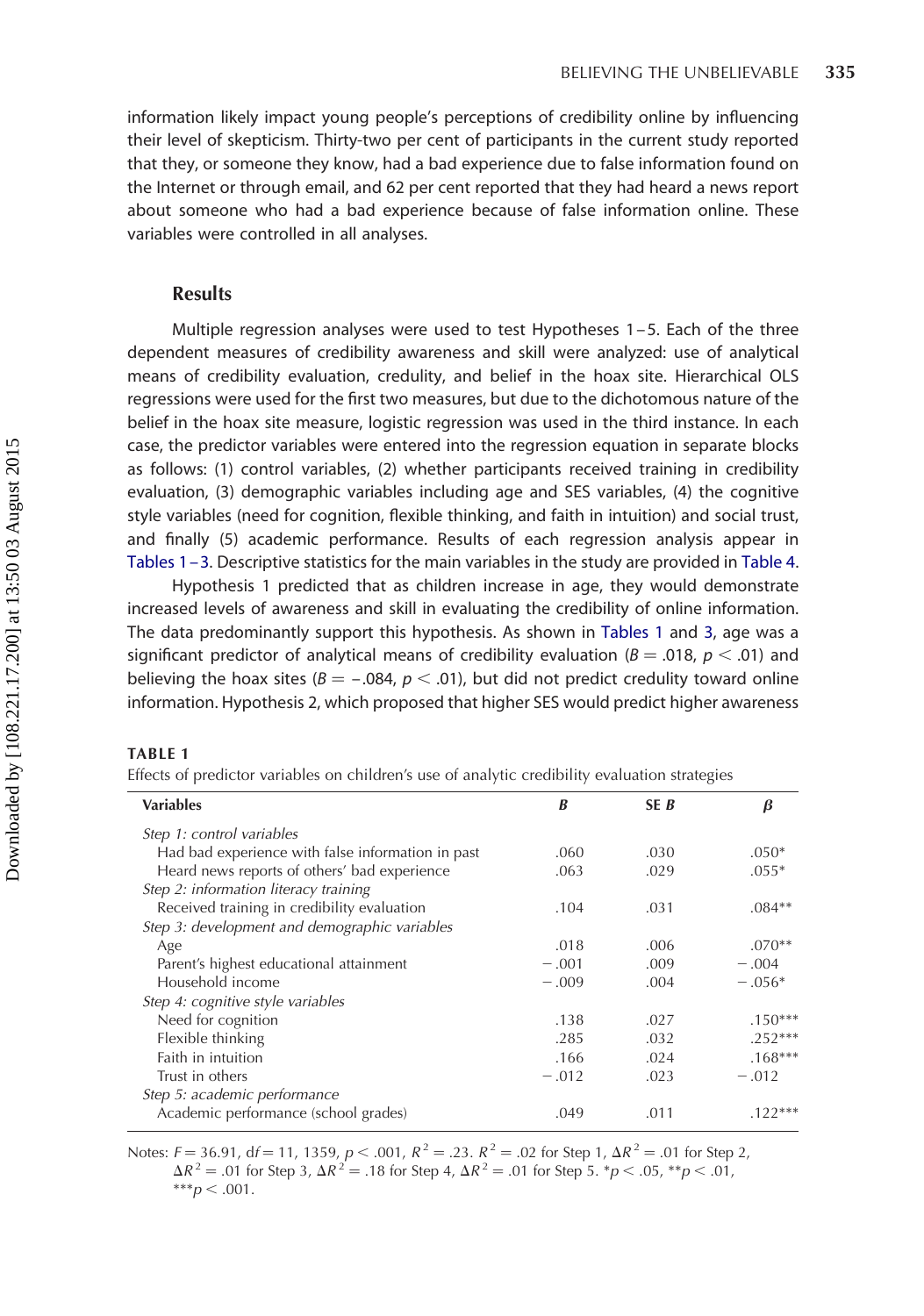#### <span id="page-11-0"></span>TABLE 2

Effects of predictor variables on children's credulity toward online information

| <b>Variables</b>                                  | B       | SE B | ß          |
|---------------------------------------------------|---------|------|------------|
| Step 1: control variables                         |         |      |            |
| Had bad experience with false information in past | $-.069$ | .033 | $-.059*$   |
| Heard news reports of others' bad experience      | $-.003$ | .032 | $-.003$    |
| Step 2: Information literacy training             |         |      |            |
| Received training in credibility evaluation       | .036    | .034 | .029       |
| Step 3: development and demographic variables     |         |      |            |
| Age                                               | .004    | .007 | .015       |
| Parent's highest educational attainment           | .019    | .010 | .054       |
| Household income                                  | .004    | .005 | .023       |
| Step 4: cognitive style variables                 |         |      |            |
| Need for cognition                                | $-.115$ | .029 | $-.125***$ |
| Flexible thinking                                 | .048    | .035 | .043       |
| Faith in intuition                                | .175    | .026 | $.178***$  |
| Trust in others                                   | .130    | .026 | $.134***$  |
| Step 5: Academic performance                      |         |      |            |
| Academic performance (school grades)              | .012    | .012 | .004       |

Notes:  $F = 9.23$ , df = 11, 1359,  $p \le 0.001$ ,  $R^2 = 0.07$ .  $R^2 = 0.003$  for Step 1,  $\Delta R^2 = 0.001$  for Step 2,  $\Delta R^2 = .01$  for Step 3,  $\Delta R^2 = .06$  for Step 4,  $\Delta R^2 = .000$  for Step 5.  $^*p < .05$ ,  $^{***}p < .001$ .

and skill in credibility evaluation, was not supported by the results. Interestingly, income was significantly but negatively related to using analytical methods of credibility evaluation  $(B = -.056, p < .05)$ . SES did not appear to impact young people's credulity or believing the hoax sites, as no significant relationships were found for either of these variables.

Hypothesis  $3_{a-d}$  aimed to understand whether individual differences in need for cognition, flexible thinking, faith in intuition, and trust in others predict young people's

#### TABLE 3

Effects of predictor variables on children's belief of the hoax websites

|                                                   | 95 per cent CI for exp b |       |       |       |
|---------------------------------------------------|--------------------------|-------|-------|-------|
| <b>Variables</b>                                  | B(SE)                    | Lower | exp b | Upper |
| Step 1: control variables                         |                          |       |       |       |
| Had bad experience with false information in past | .087(.121)               | .861  | 1.091 | 1.382 |
| Heard news reports of others' bad experience      | .089(.116)               | .870  | 1.093 | 1.373 |
| Step 2: information literacy training             |                          |       |       |       |
| Received training in credibility evaluation       | $.257*(.124)$            | 1.013 | 1.293 | 1.650 |
| Step 3: development and demographic variables     |                          |       |       |       |
| Age                                               | $-.084**(.025)$          | .876  | .920  | .965  |
| Parent's highest educational attainment           | .035(.037)               | .962  | 1.035 | 1.114 |
| Household income                                  | $-.021(.017)$            | .947  | .980  | 1.014 |
| Step 4: cognitive style variables                 |                          |       |       |       |
| Need for cognition                                | $-.170(.106)$            | .686  | .844  | 1.038 |
| Flexible thinking                                 | $-.065(.130)$            | .726  | .937  | 1.209 |
| Faith in intuition                                | $-.005(.097)$            | .822  | .995  | 1.204 |
| Trust in others                                   | $-.073(.096)$            | .771  | .930  | 1.122 |
| Step 5: academic performance                      |                          |       |       |       |
| Academic performance (school grades)              | $-.042(.044)$            | .881  | .957  | 1.045 |

Notes: Model  $\chi^2(11) = 25.87$ ,  $p < .01$ .  $R^2 = .02$  (Hosmer & Lemeshow), .02 (Cox & Snell), .03 (Nagelkerke).  $*p < .05$ ,  $*p < .01$ .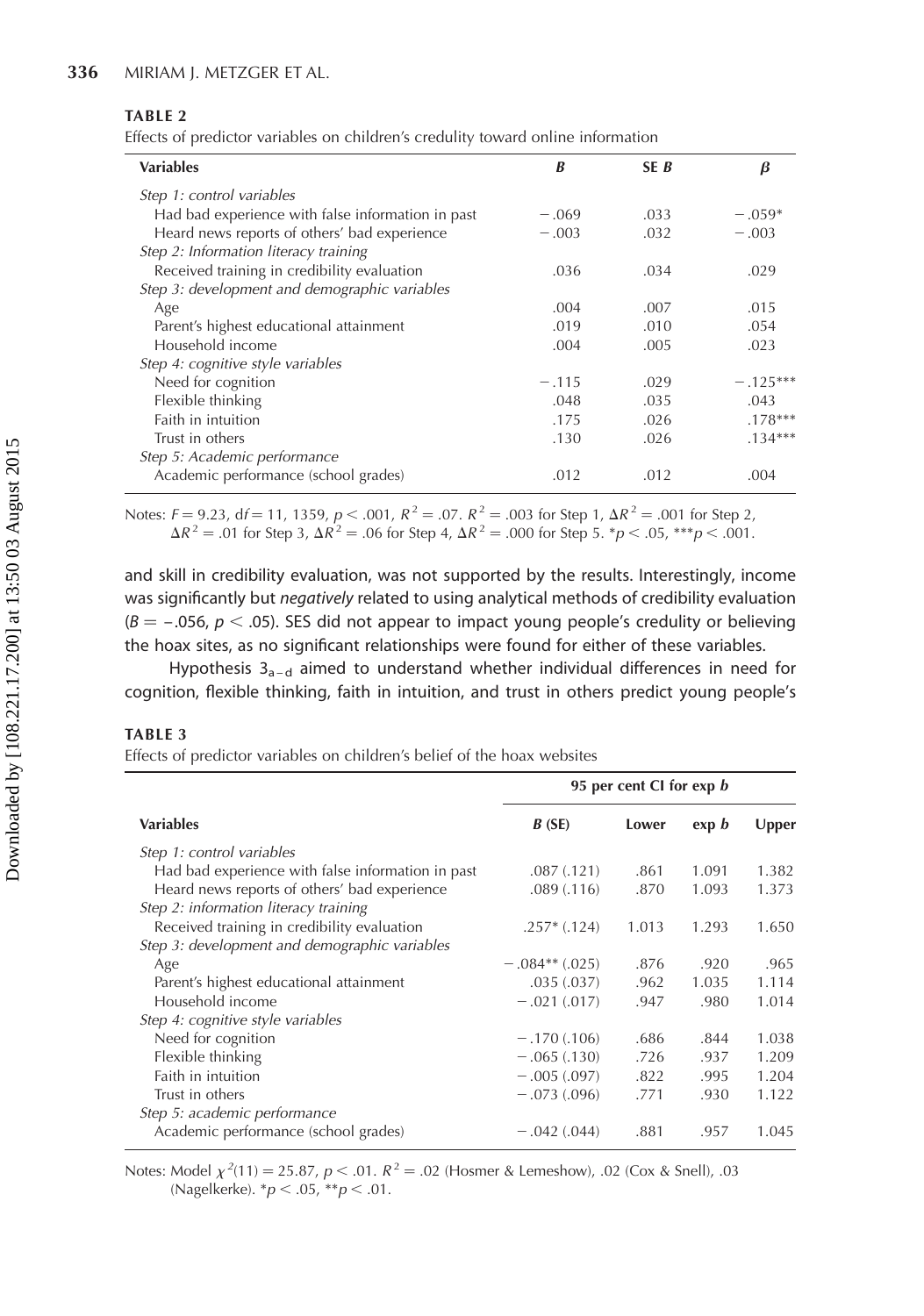<span id="page-12-0"></span>

| e e<br>×<br>٠ |  |  |  |  |
|---------------|--|--|--|--|
|---------------|--|--|--|--|

Descriptive statistics for main variables of study

| <b>Continuous variables</b>                                                       | $\boldsymbol{\mathcal{M}}$ | <b>SD</b>          | Range             |
|-----------------------------------------------------------------------------------|----------------------------|--------------------|-------------------|
| Age                                                                               | 14.64                      | 2.30               | $11 - 18$         |
| Parent's highest educational attainment                                           | 10.96                      | 1.62               | $1 - 14$          |
| Household Income                                                                  | 13.22                      | 3.58               | $1 - 18$          |
| Need for cognition                                                                | 3.15                       | .60                | $1 - 5$           |
| Flexible thinking                                                                 | 3.30                       | .48                | $1 - 5$           |
| Faith in intuition                                                                | 3.52                       | .56                | $1 - 5$           |
| Trust in others                                                                   | 2.67                       | .58                | $1 - 4$           |
| Grade level in school                                                             | 9.62                       | 2.35               | $1 - 16$          |
| Academic performance (school grades)                                              | 7.56                       | 1.40               | $1 - 9$           |
| Use of analytic credibility evaluation strategies                                 | 3.35                       | .57                | $1.24 - 5$        |
| Credulity                                                                         | 3.13                       | .55                | $1 - 4.88$        |
| <b>Categorical variables</b><br>Had bad experience with false information in past | N                          | Per cent of sample | Range<br>$() - 1$ |
| Yes                                                                               | 1212                       | 49.1               |                   |
| No                                                                                | 552                        | 22.4               |                   |
| Don't know/don't recall                                                           | 681                        | 27.6               |                   |
| Heard news reports of others' bad experience                                      |                            |                    | $0 - 1$           |
| Yes                                                                               | 1175                       | 47.7               |                   |
| No                                                                                | 756                        | 30.7               |                   |
| Don't know/don't recall                                                           | 514                        | 20.9               |                   |
| Received training in credibility evaluation                                       |                            |                    | $0 - 1$           |
| Yes                                                                               | 1543                       | 62.6               |                   |
| No                                                                                | 611                        | 24.8               |                   |
| Don't know/don't recall                                                           | 298                        | 12.1               |                   |
| Belief in hoax site                                                               |                            |                    | $0 - 1$           |
| Not at all                                                                        | 1213                       | 49.2               |                   |
| At least some                                                                     | 1243                       | 50.4               |                   |
| Don't know/don't recall                                                           | 10                         | .4                 |                   |

Notes: Mean household income interval was \$60,000–\$74,999 (with the majority of the sample's income falling between \$35,000 and \$124,999); participants' average grade level in school was 9; and children in the sample on average reported getting "mostly Bs" in terms of their.

awareness and skill in credibility evaluation. Results were mixed. Participants with higher scores on need for cognition demonstrated greater use of analytical strategies when evaluating credibility ( $B = .150$ ,  $p < .001$ ) as predicted by H3a. Consistent with H3b, they also were less credulous of online information ( $B = -0.125$ ,  $p < .001$ ). However, need for cognition was unrelated to believing the hoax sites. Flexible thinking positively and significantly predicted use of analytical means of credibility evaluation ( $B = .252$ ,  $p < .001$ ), but was not a significant predictor of either credulity or belief in the hoax sites.

Faith in intuition and trust in others were expected to negatively impact young people's awareness and skill in evaluating the credibility of online information. Again there was mixed support for the hypotheses. Contrary to H3c, faith in intuition positively predicted participants' use of analytical credibility evaluation strategies ( $B = .168$ ,  $p < .001$ ), but also positively predicted their credulity of online information ( $B = .178$ ,  $p < .001$ ), which is consistent with the rationale underlying H3c. Trust in others did not predict young people's use of analytic evaluation strategies, but higher social trust did predict greater credulity ( $B = .134$ ,  $p < .001$ ), which is again consistent with H3's prediction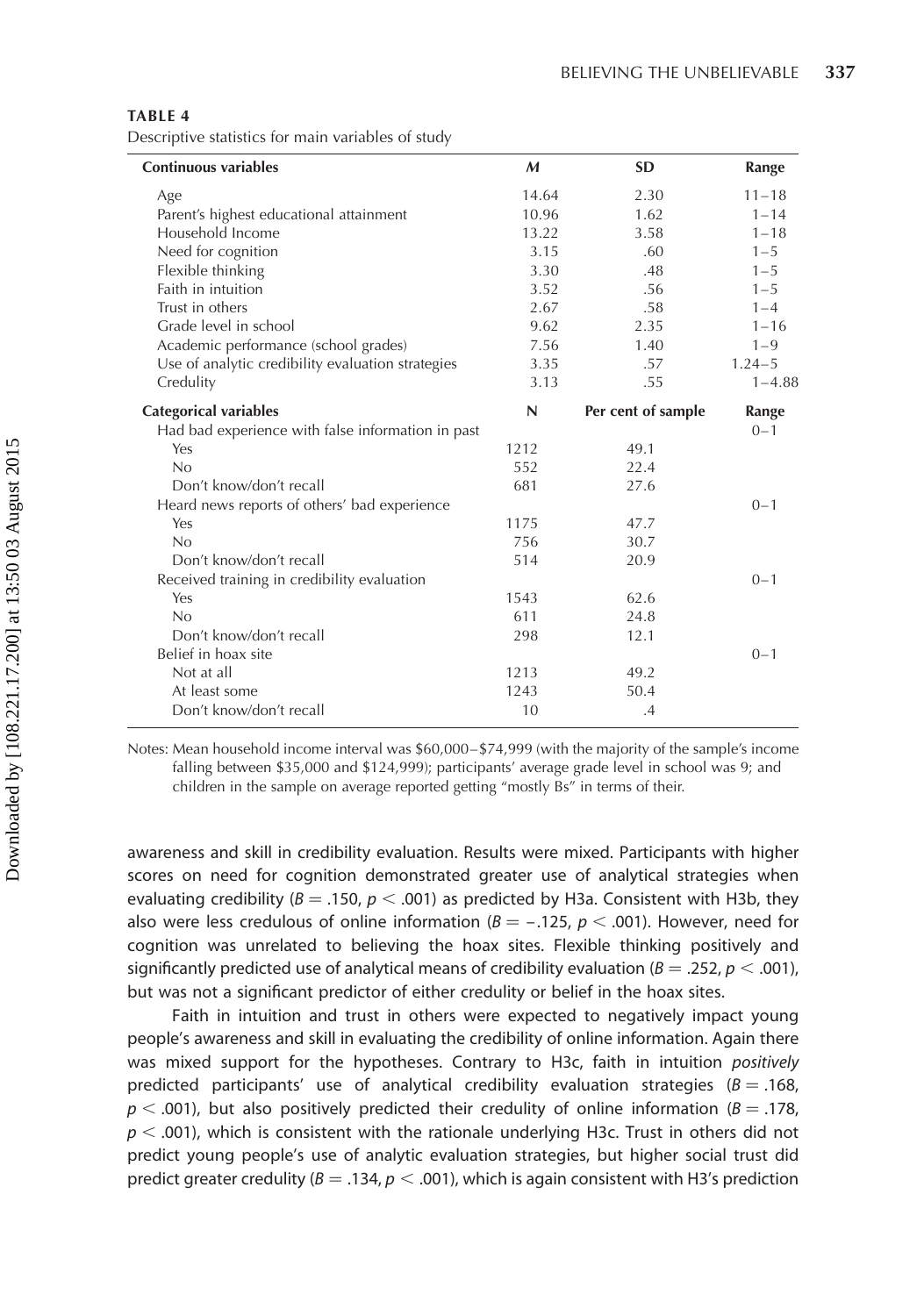that more trust in others would result in less skepticism toward online information. Neither faith in intuition nor trust in others was related to believing the hoax sites.

The fourth hypothesis predicted that having had prior credibility evaluation training would increase young people's awareness and skill in evaluating the credibility of information online. Results indicate that exposure to credibility evaluation training positively predicted use of analytical evaluation methods ( $B = .104$ ,  $p < .01$ ) as expected by H4, and did not impact how credulous youth are toward online information. The fact that no relationship was found between evaluation training and credulity does not contradict H4. Most important, however, the data indicate that having had training in credibility evaluation leads to *greater* belief in the hoax sites ( $B = .257$ ,  $p < .05$ ), which is contrary to H4.

Results for H5 found that academic performance positively predicted young people's use of more analytical strategies for evaluating the credibility of information online  $(B = .122, p < .001)$ , but did not predict either credulity toward online information or belief in the hoax sites. Thus, H5 was partially supported.

#### **Discussion**

Research on children and adolescents has indicated reason to be skeptical of young people's ability to locate and discern high-quality information online. Consequently, this study sought to understand how various characteristics of young online information consumers impact their ability to evaluate the credibility of information found on the Internet appropriately and accurately. Although the results tended to support our hypotheses, they were also somewhat surprising, often contradicting past findings on young people's information evaluation practices.

The first set of hypotheses focused on the question of whether developmental and demographic characteristics lead young people to be more effective information evaluators. With regard to cognitive development, the data from our study suggest that the answer is largely yes. Older children in the study reported using more analytic credibility evaluation strategies, including being more aware of credibility as a potential problem of online information, and were less likely to believe the hoax sites compared to younger children. These results are consistent with prior theory and research showing that, as children mature, they become more sophisticated information consumers and are better able to use contextual cues to evaluate information (e.g., Kuhn, [2002;](#page-20-0) Livingstone et al., [2010;](#page-20-0) John, [1999\)](#page-20-0). The implications of these results for digital information literacy training argue against a one-size-fits-all approach, and suggest that the most effective interventions should be designed with developmental theory in mind, such that they begin simply by sensitizing preadolescents (ideally elementary age students) to the issue of credibility online and the importance of being a critical information consumer, and then increase in sophistication and specificity through the teenage years.

In terms of demographics, SES (education and income) had little impact on the three measures of credibility awareness and skill, which is in contrast to other research that has found a connection between these variables and information evaluation, at least in adults. One possible explanation is lack of variance on SES in the sample. Parental education for nearly everyone in the sample ranged only from high school diploma to Bachelor's degree, and most of the participants reported their household income to be between \$40,000 and \$125,000 annually. A sample selected for its diversity, rather than for its generalizability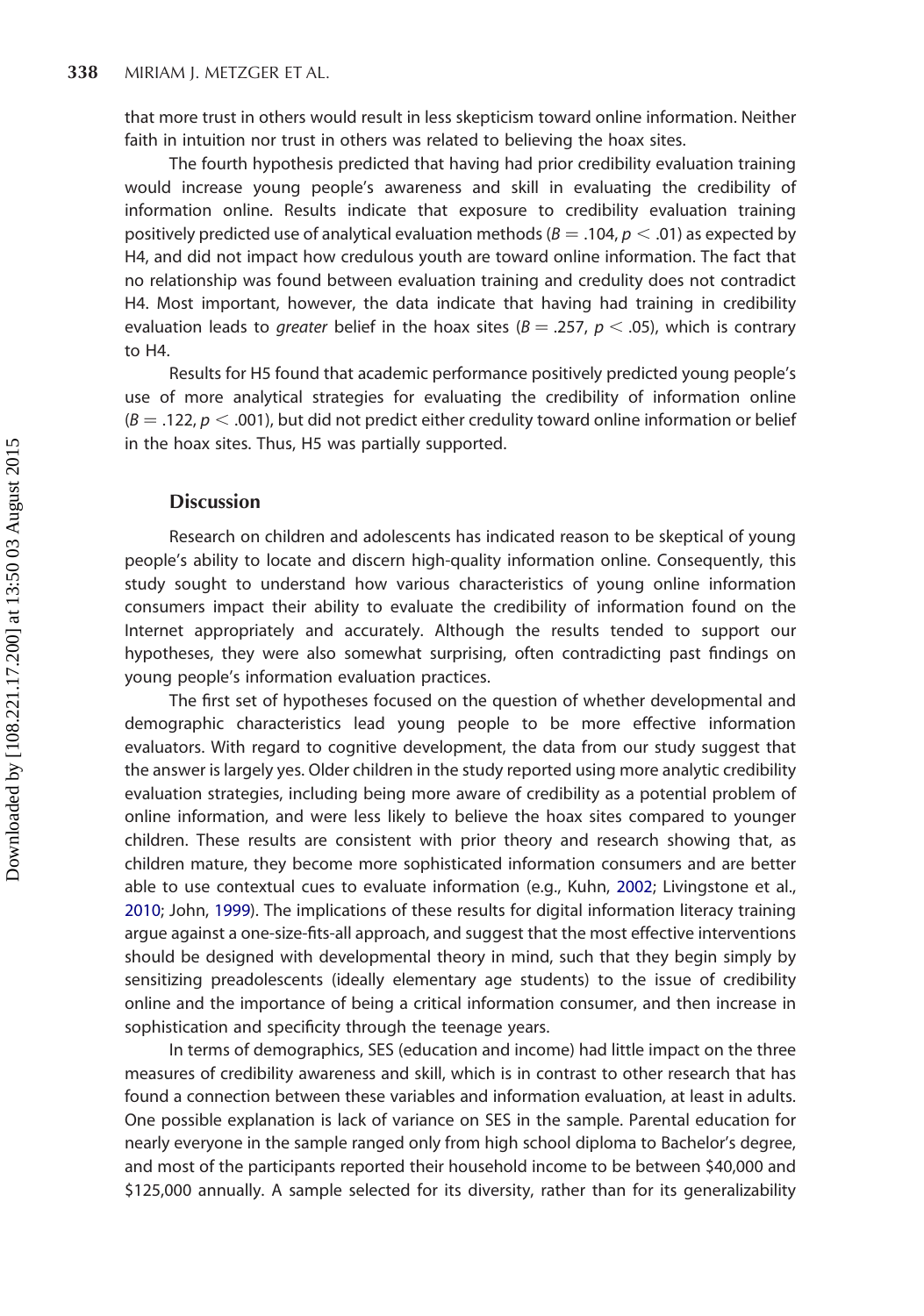to U.S. Internet households, may be necessary to uncover any impact of SES on online information evaluation.

The second set of hypotheses examined whether differences in cognitive style contribute to better awareness and skill in evaluating information online. Across all outcomes except believing the hoax websites, the thinking style variables—including need for cognition, flexible thinking, and faith in intuition—emerged as the strongest predictors of young people's awareness of credibility problems and information evaluation skill. Overall, and as predicted, being open to various and conflicting perspectives and liking to think hard about problems lead to higher reported use of more effortful credibility evaluation tactics, while faith in intuition and trusting others lead young people to be more trusting of online information. These results are consistent with the prior theory and research on thinking styles as described earlier (e.g., Berzonsky & Sullivan, [1992](#page-18-0); Cacioppo & Petty, [1982;](#page-18-0) McKnight et al., [2004\)](#page-21-0). Interestingly, higher faith in intuition was also associated with using more analytic credibility evaluation strategies, which may reflect a reciprocal relationship between these variables, such that using these strategies imparts confidence in one's ability to evaluate information that is internalized and then reflected in answers to questions about the ability to trust one's own gut-level judgments. That said, none of the thinking style variables predicted belief in the hoax sites.

The last set of hypotheses sought to understand if having had formal training in how to evaluate information on the Internet and degree of mastery of academic skills helps young information consumers better navigate credibility issues online. As predicted, academic performance was associated with children's heavier use of analytic credibility evaluation strategies. But perhaps the most interesting, and most disconcerting, finding of the study is that youth who reported having been exposed more to online credibility evaluation training were also more likely to believe the hoax sites, even as they were more likely also to use analytic evaluation strategies. This suggests that although such explicit training does appear to lead kids to do the right things to evaluate online information (i.e., use more analytic evaluation strategies), doing so does not necessarily lead them to the right conclusions about digital information (i.e., disbelieving hoax sites).

Similar surprising results from a digital literacy standpoint have been found by other researchers. For example, Leu et al. ([2008\)](#page-20-0) found that, even immediately after receiving training in information evaluation, many 7th-graders identified as their schools' "most proficient online readers" failed to distinguish fake from legitimate information online. Nearly all believed the information on a hoax Web site advocating the protection of the Pacific Northwest tree octopus, with 96 per cent of the students rating the site as "very credible" and recommending the site to others. Moreover, even after learning that the site was a fake, these children had difficulty indicating why this was the case, in spite of clear cues present on the site. Others have similarly found that interventions related to critical approaches to mediated messages often do not work in the long-term (Ey & Cupit, [2011;](#page-19-0) Kuhn, [2002\)](#page-20-0).

Together, these findings suggest that young people might be using the evaluation techniques they have learned they should use (or perhaps just reporting that they use these techniques) without understanding their purpose. Kuhn [\(2002\)](#page-20-0) argues that critical thinking instruction is usually a "do this" kind of checklist approach, which is ineffective in the long term because it does not address the metacognitive thinking underlying critical ability. In other words, typical training does not talk to kids about how they think and does not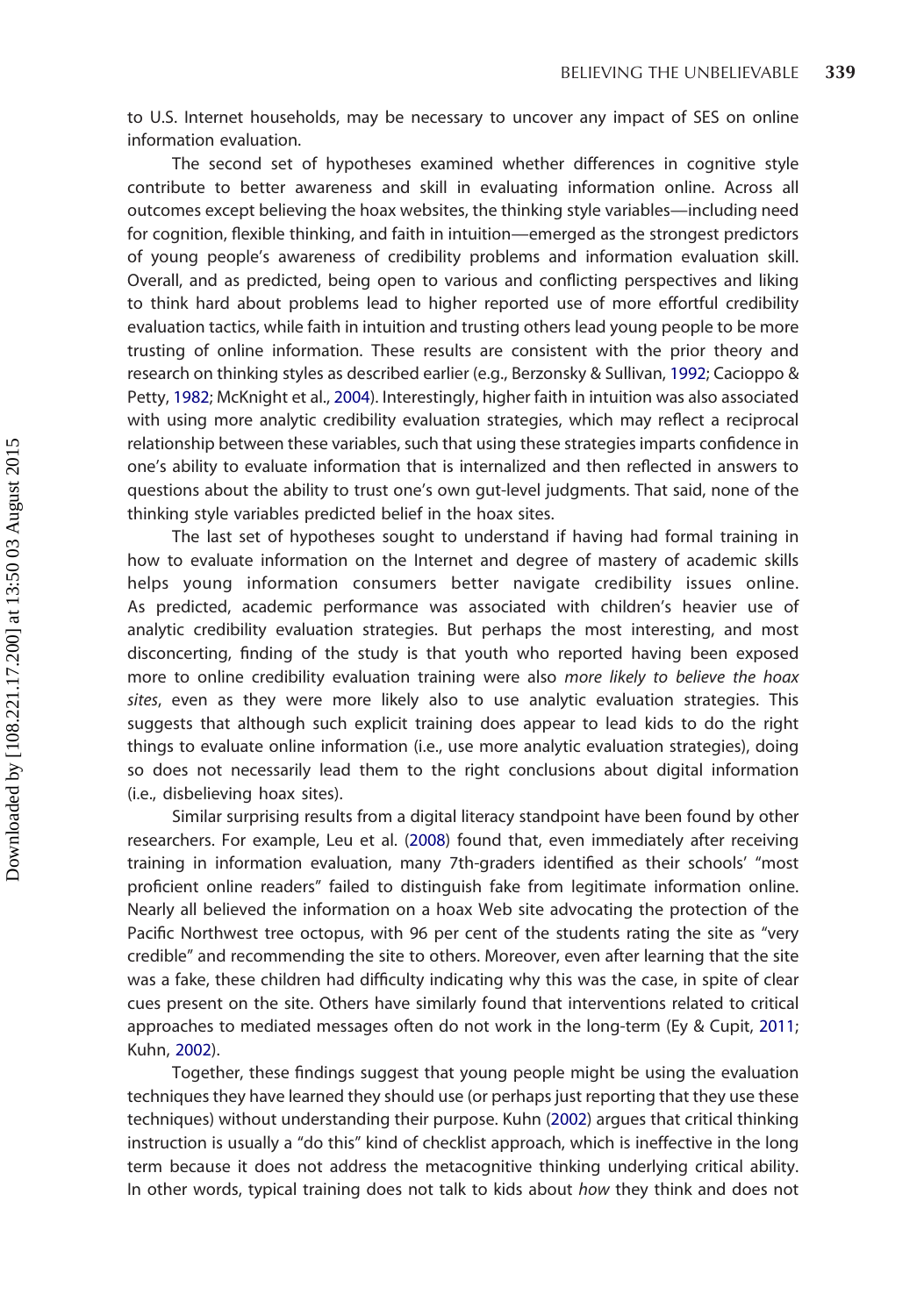address at the metacognitive level how to modify their thinking processes to improve their skills. As a consequence, youth may blindly apply the strategies they have been told to use, without understanding how those strategies are meant to help them evaluate information effectively. If true, this calls for a different approach to digital literacy training, with a stronger focus on the *purpose* for evaluation, rather than teaching a specific set of practices for evaluation.

Meola [\(2004\)](#page-21-0) makes a similar argument against "checklist" models of online information evaluation, which he says encourage a mechanistic method of evaluation that is at odds with critical thinking, and thus can account for findings like ours where information consumers may do the right things according to the checklist, yet still come up with faulty evaluations. He proposes a contextual approach using three techniques: using peer- and editorially-reviewed resources, comparison, and corroboration. While the checklist model focuses on criteria internal to a specific web site being evaluated, the contextual approach uses information external to the target site to help users make reasoned judgments of information quality based on a more holistic and situated assessment of the information in question.

### Contributions and Limitations of the Study

This study is among the largest and most extensive ever conducted to examine young people's credibility beliefs and evaluation practices specifically, rather than their more general Internet use. Results offer new insight into young Internet users' level of digital information literacy, including factors thought to affect their ability to discern credible from unreliable information online. For example, the data reveal a previously unexamined but apparently robust relationship between cognitive thinking styles and digital information literacy skills and practices, which could be used as a means to identify kids who may be more or less in need of literacy training. This study is also the first to apply the literature on adolescent decision-making to the area of credibility evaluation, and as such extends the scope of dual-processing models of adolescent development and decision-making to the context of digital information literacy, as well as opens new avenues of research in both the communication and decision-making literatures.

While this study benefits our understanding of young people's information behavior, future data collection could target a more diverse sample to better assess the impact of SES, as well as other variables related to digital divide issues, including Internet access and use. Incorporating such variables is important because it could help researchers tease out the relationships between them and the dependent variables in this study, including the degree to which Internet access and use might mediate the effects of SES or age on critical evaluation of Internet content. A younger sample would also be useful to shed light on exactly how and when critical evaluation skills unfold developmentally. Including more sensitive measures of cognitive development (beyond age) would be helpful as well in future studies of credibility evaluation.

In addition, because all surveys are inherently limited to self-reports of attitudes and behavior, it is important that future research on digital literacy utilize other methods of gauging young people's actual critical evaluation skill. This could be done through less obtrusive means, as well as by observational studies or think-aloud techniques. It is also important to develop more sophisticated measures of credibility evaluation training, as the use of a single item, self-report measure in this study provides a limited understanding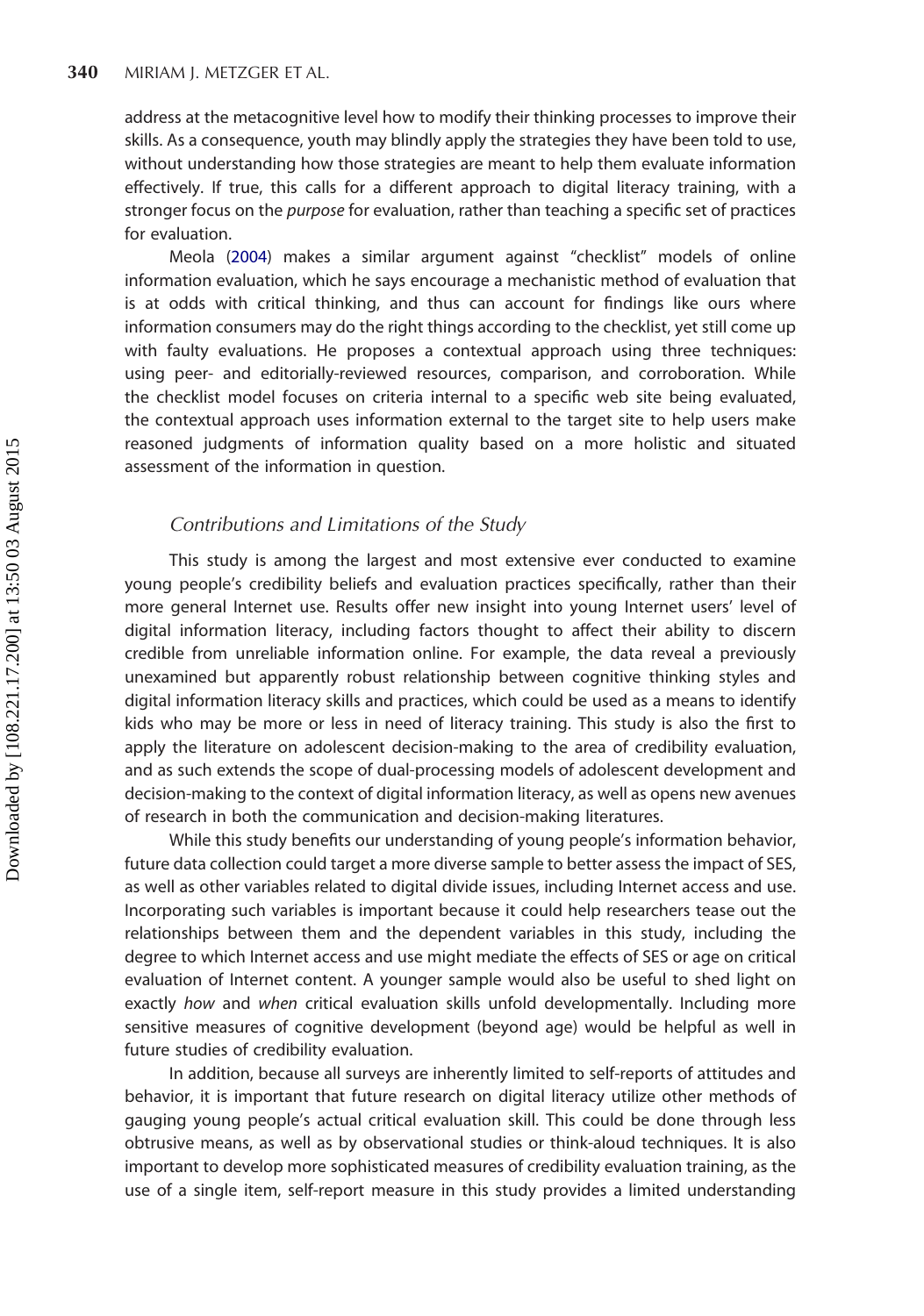of how online information literacy training, or certain aspects of such training, may impact young people's credibility skills and practices. For example, research could isolate the specific source of the training (e.g., teacher, parent, librarian, friend, etc.), its nature and depth, and its timing relative to the present time or a specific information evaluation task. Nonetheless, a feature of the present study is that critical evaluation skill was measured in a variety of ways. Indeed, the hoax site stimulus arguably provided a more honest measure of young people's information evaluation skill than prior studies, and as it was presented to participants first in the study, it is unlikely to have been affected by social desirability or selfreport biases.

Related to this, this study adds nuance to the literature on young people's information evaluation in that different predictor variables emerged for each of the three measures of critical engagement with online information. For example, use of analytic strategies to evaluate credibility was predicted by formal evaluation training, age, thinking styles, and overall academic skill mastery, whereas credulity was predicted mostly by thinking styles. Belief in the hoax site was only predicted by age and having had formal credibility training (though not as hypothesized). This suggests that greater attention to measures of credibility evaluation awareness and skill is needed in the research literature, as results to some extent hinge on the specific concepts invoked.

Recent research has revealed the prevalence of heuristic processes in credibility evaluation in adult populations (Hilligoss & Rieh, [2008;](#page-19-0) Metzger, Flanagin, & Medders, [2010;](#page-21-0) Sundar, [2008](#page-22-0)), yet little is known about how young information consumers employ heuristic strategies to evaluate the credibility of online information. Although the current study focused on the predictors of analytic rather than heuristic strategies for credibility decision-making as a means to better understand cases of successful information evaluation, studying the predictors of heuristic evaluation cues and processes is an important complement to this understanding. To date, however, no studies have focused on children's use of heuristics in online information processing and credibility evaluation, even though heuristics no doubt also play a key role in the development of digital information literacy among kids. Studies that endeavor to more fully explore such "dual process" models of information evaluation should also examine the complex and critical issue of motivation underpinning such perspectives. Studies might, for instance, explore the interaction of analytic and heuristic information assessment strategies and developmental stages, the relative use and success of analytic and heuristic strategies as information domains vary by topic, or differences in strategies as information presentation methods vary by factors such as interactivity (Sundar, [2008](#page-22-0)).

Relatedly, theorizing in the media literacy arena has recently called attention to the use of both rational and heuristic decision-making criteria among information consumers. Specifically, the Message Interpretation Process Model (MIPM; see Pinkleton, Austin, Chen, & Cohen, [2012](#page-21-0)) says that adolescents employ a series of both logic- and affect-based decision-making steps as they interpret media messages. Thus, applying the MIPM to the context of online information evaluation would seem a promising avenue for advancing both theory and empirical research in this domain.

Finally, the greatest practical contribution this study makes is to suggest that traditional literacy intervention techniques may not be working as intended and thus should perhaps be reimagined. Future research should focus on increasing the effectiveness of digital information literacy educational interventions, and on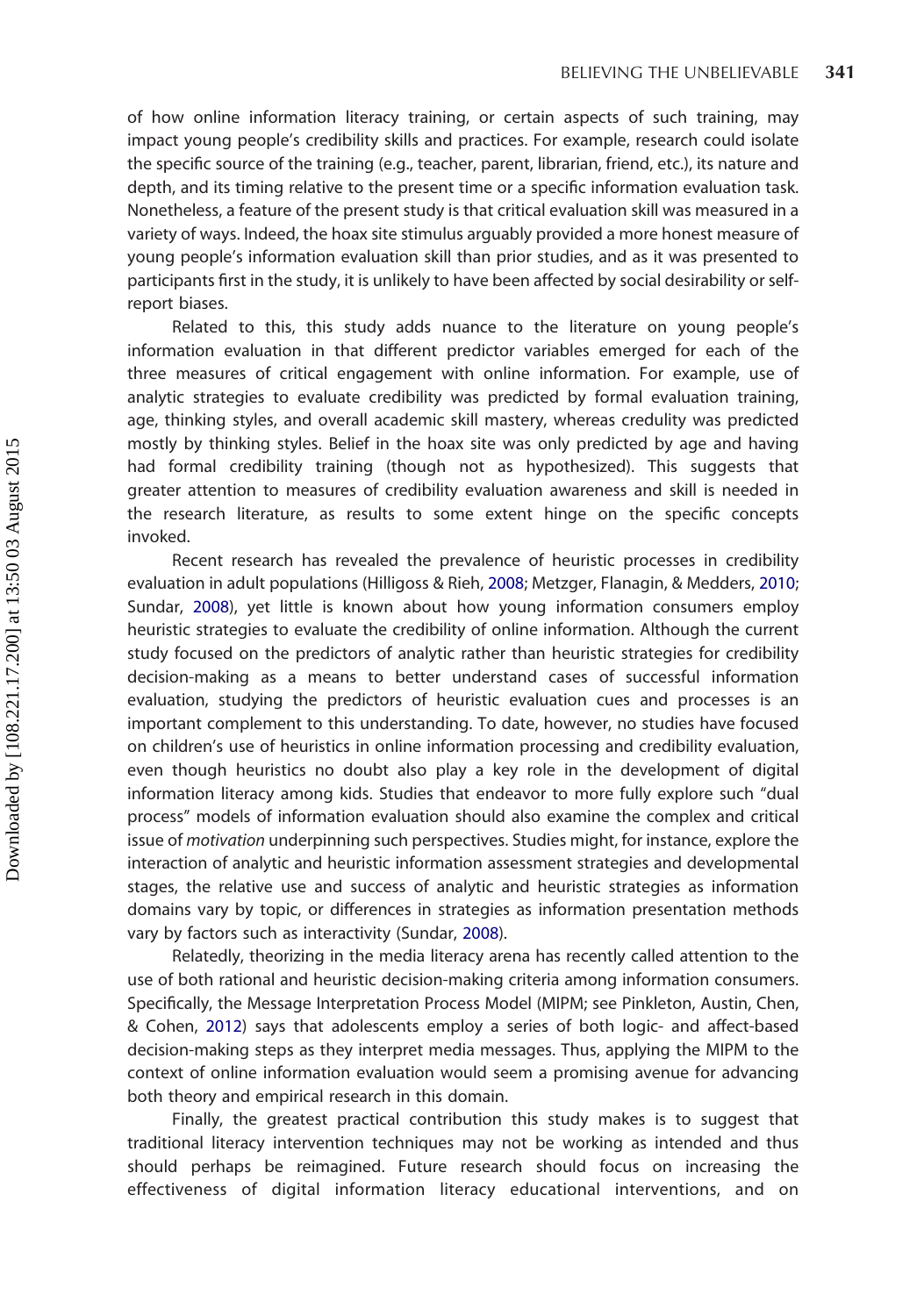<span id="page-17-0"></span>corresponding curriculum needs and policy solutions to help young people improve their critical evaluation abilities, which is a challenge that is now more important than ever.

#### ACKNOWLEDGEMENTS

The authors thank the John D. and Catherine T. MacArthur Foundation for their generous support of this work.

#### DISCLOSURE STATEMENT

No potential conflict of interest was reported by the authors.

#### **FUNDING**

The authors thank the John D. and Catherine T. MacArthur Foundation for their generous support of this work.

#### **NOTES**

- 1. Digital information literacy refers to an individual's ability to find, evaluate, and use digital information effectively (leffrey et al., [2011\)](#page-20-0). This study focuses on the information evaluation dimension of digital information literacy, investigating two specific aspects of it as follows: (1) awareness of credibility as a potential problem with digital information and (2) skill in evaluating the credibility of online information. Awareness refers to the extent to which young people have mindful cognizance of the potential for information they find online to be inaccurate or biased in some way (i.e., not credible). Skill refers to the actual actions they perform to evaluate information and the likelihood of these actions resulting in successful outcomes. These concepts may be related since being aware of potential problems with online information might prompt people to perform a more critical and perhaps successful evaluation of the information.
- 2. The skills and need to evaluate information to determine its credibility, or believability, is a central component of many types of "literacies," including media literacy, information literacy, and digital literacy (Jeffrey et al., [2011;](#page-20-0) Koltay, [2011](#page-20-0); Kymes, [2011;](#page-20-0) Lau, [2013](#page-20-0); Lee & So, [2014;](#page-20-0) Tyner, [1998\)](#page-22-0). For example, information literacy is defined by the American Association of School Librarians as the "ability to access, evaluate and use information in a variety of forms," and media literacy is defined by the National Association for a Media Literacy Education as the "ability to access, analyze, evaluate, and communicate information in a variety of forms, including print and non-print messages" (Kymes, [2011\)](#page-20-0). While media literacy developed primarily in the fields of communication and psychology, and has tended to focus on teaching people to critically evaluate messages emanating from the mass media, information literacy developed in the fields of education and information and library science with an emphasis on evaluating information from textual sources. The appearance of the Internet blurred this boundary, and both media and information literacy now include textual- and video-based digital information within their purview (Kymes, [2011;](#page-20-0) Livingstone, [2004\)](#page-20-0). That said, one difference between them is that "one is more concerned with research skills, while the other is linked with critical analysis of media products" (Lee & So, [2014,](#page-20-0) p. 143). Given the current study's focus on credibility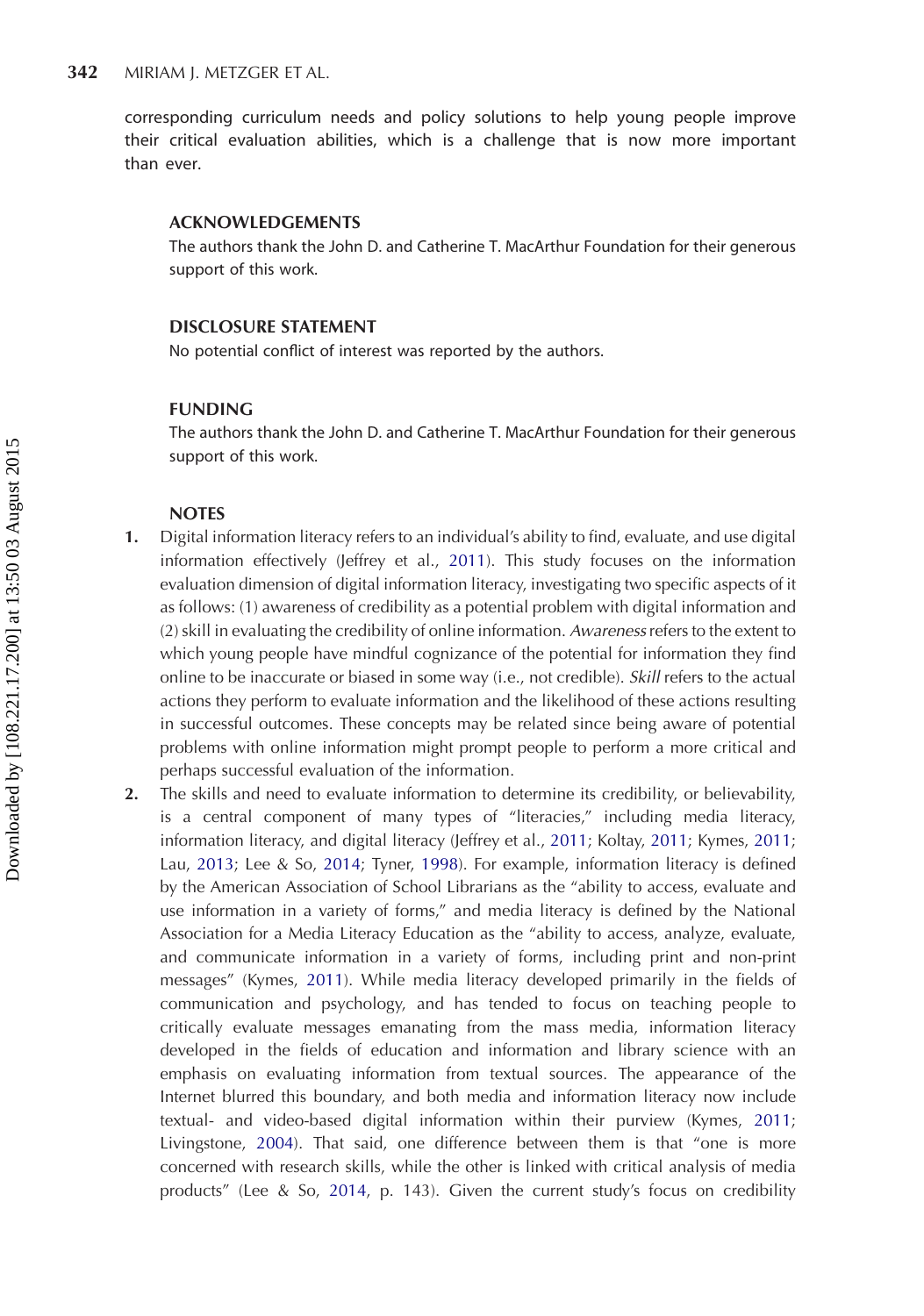<span id="page-18-0"></span>evaluation in the context of online information seeking, rather than on mass media messages, the following section draws from research in the information literacy and digital information literacy traditions, despite the substantial overlap with media literacy.

- 3. From its inception, credibility has been defined as the *believability* of a speaker, message, or the interaction between the speaker and message (Hovland, Janis, & Kelley, [1953](#page-19-0); Tseng & Fogg, [1999\)](#page-22-0). Results of pilot tests conducted prior to the main study using an additional convenience sample of 40 children indicated that believability was a clearer term than credibility.
- 4. Respondents in the former group indicated that they believed the information "not at all." Those in the latter group indicated that they believed from "at least some" to "a whole lot" of the information. The sample was nearly evenly divided (49 and 50 per cent) between these groups.
- 5. These respondents were omitted from the analyses to replicate situations where a person encounters information for the first time with no preconceived notions about or prior knowledge of it. This is both a common situation and an important one from the perspective of information literacy. Hence, omitting participants who already knew that the site was a hoax, or who confirmed that online before answering the stimulus postexposure questions, mimicked this type of real-world situation. Nonetheless, identical analyses were also performed with the full sample, with nearly identical results (specifically, one control variable was no longer a significant predictor of use of analytic evaluation strategies and income becomes only a marginally significant predictor of credulity).

#### **REFERENCES**

Baron, J. (1988). Thinking and deciding. New York, NY: Cambridge University Press.

- Berzonsky, M. D., & Sullivan, C. (1992). Social-cognitive aspects of identity style: Need for cognition, experiential openness, and introspection. Journal of Adolescent Research, 7, 140 –155. doi[:10.1177/074355489272002](http://dx.doi.org/doi:10.1177/074355489272002)
- Bransford, J. D., Brown, A. L., & Cocking, R. R. (2000). How people learn: Brain, mind, experience, and school. Washington, DC: National Research Council.
- Brem, S. K., Russell, J., & Weems, L. (2001). Science on the web: Student evaluations of scientific arguments. Discourse Processes, 32, 191 –213. doi:[10.1080/0163853X.2001.9651598](http://dx.doi.org/10.1080/0163853X.2001.9651598)
- Brown, J. D., & Bobkowski, P. S. (2011). Older and newer media: Patterns of use and effects on adolescents' health and well-being. Journal and Research on Adolescence, 21, 95–113. doi:[10.1111/j.1532-7795.2010.00717.x](http://dx.doi.org/10.1111/j.1532-7795.2010.00717.x)
- Bulger, M. E. (2009). Online literacy and the trouble with information (Doctoral Dissertation). University of California Santa Barbara.
- Cacioppo, J. T., & Petty, R. E. (1982). The need for cognition. Journal of Personality and Social Psychology, 42, 116 –131. doi[:10.1037/0022-3514.42.1.116](http://dx.doi.org/doi:10.1037/0022-3514.42.1.116)
- Coiro, J. (2011). Predicting reading comprehension on the Internet: Contributions of offline reading skills, online reading skills, and prior knowledge. Journal of Literacy Research, 43, 352 –392. doi[:10.1177/1086296X11421979](http://dx.doi.org/10.1177/1086296X11421979)
- Coiro, J., & Dobler, E. (2004). Investigating how less-skilled readers use reading strategies while locating information on the Internet. Paper presented at the 53rd annual meeting of the National Reading Conference, Scottsdale, AZ, USA.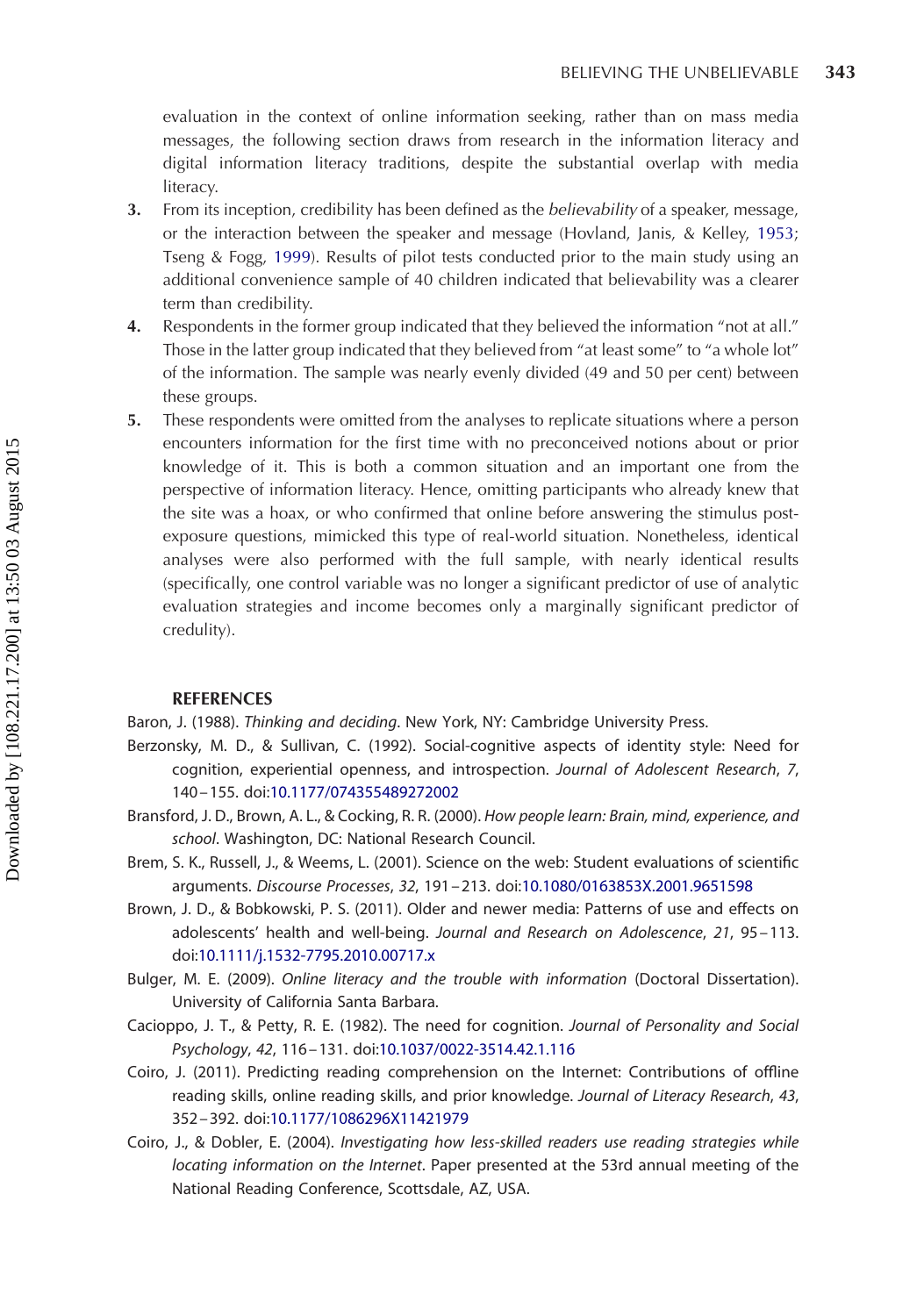- <span id="page-19-0"></span>Coiro, J., & Dobler, E. (2007). Exploring the online reading comprehension strategies used by sixth-grade skilled readers to search for and locate information on the internet. Reading Research Quarterly, 42, 214 –257. doi[:10.1598/RRQ.42.2.2](http://dx.doi.org/10.1598/RRQ.42.2.2)
- Costa, P. T., McCrae, R. R., & Dye, D. A. (1991). Facet scales for agreeableness and conscientiousness: A revision of the neo personality inventory. Personality and Individual Differences, 12, 887 –898. doi[:10.1016/0191-8869\(91\)90177-D](http://dx.doi.org/doi:10.1016/0191-8869(91)90177-D)
- Eastin, M. S., Yang, M.-S., & Nathanson, A. I. (2006). Children of the Net: An empirical exploration into the evaluation of Internet content. Journal of Broadcastina & Electronic Media, 50, 211 –230. doi:[10.1207/s15506878jobem5002\\_3](http://dx.doi.org/10.1207/s15506878jobem5002_3)
- Epstein, S., Pacini, R., Denes-Raj, V., & Heier, H. (1996). Individual differences in intuitiveexperiential and analytical-rational thinking styles. Journal of Personality and Social Psychology, 71, 390 –405. doi:[10.1037/0022-3514.71.2.390](http://dx.doi.org/10.1037/0022-3514.71.2.390)
- Erikson, E. H. (1968). Life cycle. International encyclopedia of the social sciences, 9, 286 –292.
- Ey, L.-A., & Cupit, C. G. (2011). Exploring young children's understanding of risks associated with internet usage and their concepts of management strategies. Journal of Early Childhood Research, 9, 53–65. doi[:10.1177/1476718X10367471](http://dx.doi.org/10.1177/1476718X10367471)
- Facione, N. C., & Facione, P. A. (1997). Critical thinking assessment in nursing education programs: An aggregate data-analysis. Millbrae: California Academic Press.
- Flanagan, C. A., & Stout, M. (2010). Developmental patterns of social trust between early and late adolescence: Age and school climate effects. Journal of Research on Adolescence, 20, 748 –773. doi:[10.1111/j.1532-7795.2010.00658.x](http://dx.doi.org/doi:10.1111/j.1532-7795.2010.00658.x)
- Flanagin, A. J., & Metzger, M. J. (2008). Digital media and youth: Unparalleled opportunity and unprecedented responsibility. In M. J. Metzger & A. J. Flanagin (Eds.), Digital media, youth, and credibility (pp. 5–27). Cambridge: MIT Press.
- Fogg, B. J. (2003). Persuasive technology: Using computers to change what we think and do. San Francisco, CA: Morgan Kaufmann.
- Grabner-Kräuter, S., & Faullant, R. (2008). Consumer acceptance of internet banking: The influence of internet trust. International Journal of Bank Marketing, 26, 483 –504. doi[:10.](http://dx.doi.org/doi:10.1108/02652320810913855) [1108/02652320810913855](http://dx.doi.org/doi:10.1108/02652320810913855)
- Grassian, E. S., & Kaplowitz, J. R. (2009). Information literacy instruction: Theory and practice (2nd ed.). New York, NY: Neal-Schuman Publishers.
- Hargittai, E. (2010). Digital na(t)ives? Variation in internet skills and uses among members of the Net Generation. Sociological Inquiry, 80, 92–113. doi:[10.1111/j.1475-682X.2009.](http://dx.doi.org/10.1111/j.1475-682X.2009.00317.x) [00317.x](http://dx.doi.org/10.1111/j.1475-682X.2009.00317.x)
- Hawkins, K. T. (2012). Thinking and reading among college undergraduates: An examination of the relationship between critical thinking skills and voluntary reading (PhD dissertation). University of Tennessee). Retreived from [http://trace.tennessee.edu/utk\\_graddiss/1302](http://trace.tennessee.edu/utk_graddiss/1302)
- Hilligoss, B., & Rieh, S. Y. (2008). Developing a unifying framework of credibility assessment: Construct, heuristics, and interaction in context. Information Processing and Management, 44, 1467–1484. doi[:10.1016/j.ipm.2007.10.001](http://dx.doi.org/10.1016/j.ipm.2007.10.001)
- Hobbs, R. (2010). Digital and media literacy: A plan of action. The Aspen Institute. Retrieved from <http://works.bepress.com/reneehobbs/13>
- Hoffmann, D. A., & LaBonte, K. (2012). Meeting information literacy outcomes: Partnering with faculty to create effective information literacy assessment. Journal of Information Literacy, 6, 70 –85. doi[:10.11645/6.2.1615](http://dx.doi.org/10.11645/6.2.1615)
- Hovland, C. I., Janis, I. L., & Kelley, J. J. (1953). Communication and persuasion. New Haven, CT: Yale University Press.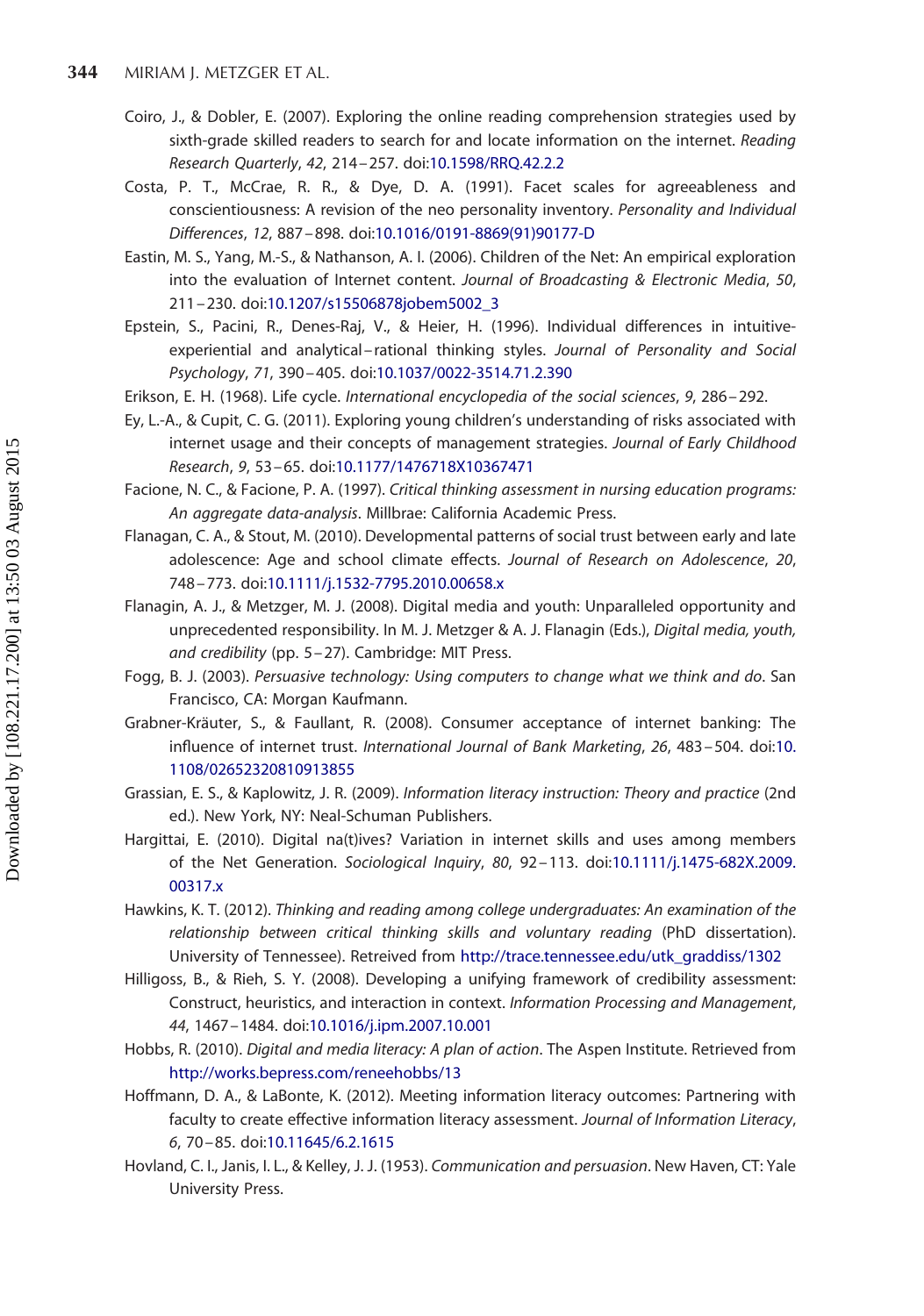- <span id="page-20-0"></span>Jacobs, J. E., & Klaczynski, P. A. (Eds.). (2005). The development of judgment and decision making in children and adolescents. Mahwah, NJ: Lawrence Erlbaum.
- Jeffrey, L., Hegarty, B., Kelly, O., Penman, M., Coburn, D., & McDonald, J. (2011). Developing digital information literacy in higher education: Obstacles and supports. Journal of Information Technology Education, 10, 383 –418.
- John, D. R. (1999). Consumer socialization of children: A retrospective look at twenty-five years of research. Journal of Consumer Research, 26, 183 –213. doi[:10.1086/209559](http://dx.doi.org/10.1086/209559)
- Johnson, C. M., Anelli, C. M., Galbraith, B. J., & Green, K. A. (2011). Information literacy instruction and assessment in an honors college science fundamentals course. College & Research Libraries, 72, 533 –547. doi:[10.5860/crl-166](http://dx.doi.org/10.5860/crl-166)
- Julien, H., & Barker, S. (2009). How high-school students find and evaluate scientific information: A basis for information literacy skills development. Library & Information Science Research, 31, 12–17. doi[:10.1016/j.lisr.2008.10.008](http://dx.doi.org/10.1016/j.lisr.2008.10.008)

Jung, C. G. (1968). Analytical psychology: Its theory and practice. New York, NY: Pantheon Press.

- Kafai, Y., & Bates, M. J. (1997). Internet web-searching instruction in the elementary classroom: Building a foundation for information literacy. School Library Media Quarterly, 25, 103 –111.
- Klaczynski, P. A. (2001). Analytic and heuristic processing influences on adolescent reasoning and decision-making. Child Development, 72, 844 –861.
- Kokis, J. V., MacPherson, R., Toplak, M. E., West, R. F., & Stanovich, K. E. (2002). Heuristic and analytic processing: Age trends and associations with cognitive ability and cognitive styles. Journal of Experimental Child Psychology, 83, 26–52. doi:[10.1016/S0022-0965\(02\)00121-2](http://dx.doi.org/10.1016/S0022-0965(02)00121-2)
- Koltay, T. (2011). The media and the literacies: Media literacy, information literacy, digital literacy. Media, Culture, & Society, 33, 211 –221. doi[:10.1177/0163443710393382](http://dx.doi.org/10.1177/0163443710393382)
- Kuhn, D. (2002). What is scientific thinking and how does it develop? In U. Goswami (Ed.), The Wiley-Blackwell handbook of childhood cognitive development (2nd ed., pp. 371-393). Oxford: Wiley-Blackwell.
- Kymes, A. (2011). Media literacy and information literacy: A need for collaboration and communication. Action in Teacher Education, 33, 184 –193. doi:[10.1080/01626620.2011.](http://dx.doi.org/10.1080/01626620.2011.569445) [569445](http://dx.doi.org/10.1080/01626620.2011.569445)
- Lau, J. (2013). Conceptual relationship of information literacy and media literacy. Paris: UNESCO.
- Lee, A. Y. L., & So, C. Y. K. (2014). Media literacy and information literacy: Similarities and differences. Communicar, 21, 137 –146. doi:[10.3916/C42-2014-13](http://dx.doi.org/10.3916/C42-2014-13)
- Lenhart, A., Purcell, K., Smith, A., & Zickuhr, K. (2010). Social media and young adults. Washington, DC. Retrieved from [http://pewinternet.org/Reports/2010/Social-Media-and-Young-Adults.](http://pewinternet.org/Reports/2010/Social-Media-and-Young-Adults.aspx) [aspx](http://pewinternet.org/Reports/2010/Social-Media-and-Young-Adults.aspx) Pew Internet and American Life Project.
- Leu, D. J., Coiro, J., Castek, J., Hartman, D., Henry, L. A., & Reinking, D. (2008). Research on instruction and assessment in the new literacies of online reading comprehension. In C. C. Block, S. Parris, & P. Afflerbach (Eds.), Comprehension instruction: Research-based best practices (pp. 321-346). New York, NY: Guilford.
- Livingstone, S. (2004). Media literacy and the challenge of new information and communication technologies. The Communication Review, 7, 3–14. doi[:10.1080/10714420490280152](http://dx.doi.org/10.1080/10714420490280152)
- Livingstone, S., Bober, M., & Helsper, E. (2005). Active participation or just more information?. Information, Communication, and Society, 8, 287 –314. doi:[10.1080/13691180500259103](http://dx.doi.org/10.1080/13691180500259103)
- Livingstone, S., Haddon, L., Görzig, A., & Ólafsson, K. (2010). Risks and safety for children on the internet: The UK report. London: LSE. EU Kids Online.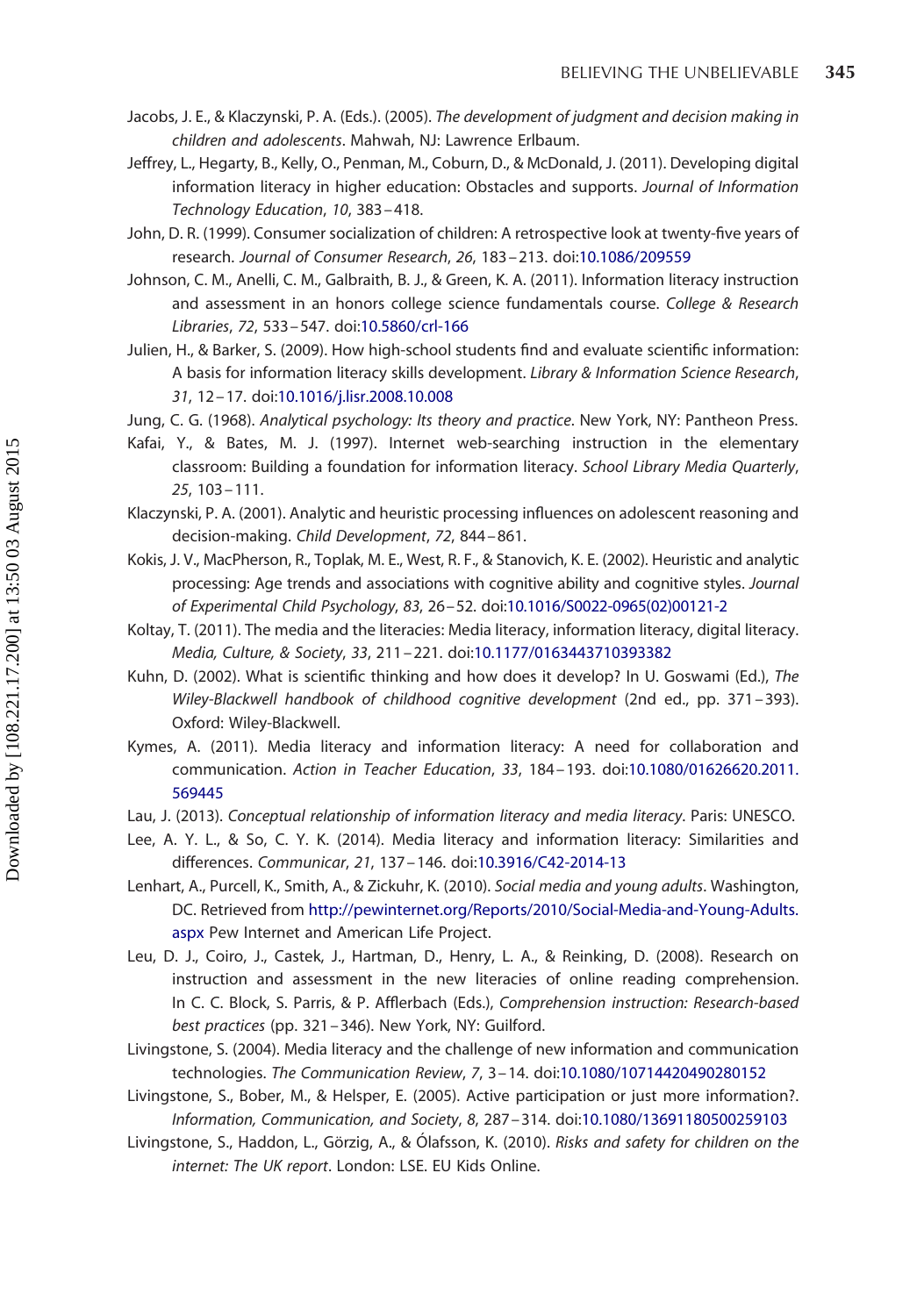- <span id="page-21-0"></span>Livingstone, S., Haddon, L., Görzig, A., & Ólafsson, K. (2011). EU Kids Online final report. London: London School of Economics. Retrieved from [http://eprints.lse.ac.uk/39351/](http://eprints.lse.ac.uk/39351)
- Livingstone, S., & Helsper, E. (2010). Balancing opportunities and risks in teenagers' use of the Internet: The role of online skills and internet self-efficacy. New Media & Society, 12, 309 –329. doi:[10.1177/1461444809342697](http://dx.doi.org/10.1177/1461444809342697)
- Martens, H. (2010). Evaluating media literacy education: Concepts, theories and future directions. The National Association for Media Literacy Education's Journal of Media Literacy Education,  $2, 1 - 22.$
- McAlister, A. R., & Cornwell, T. B. (2009). Preschool children's persuasion knowledge: The contribution of theory of mind. Journal of Public Policy & Marketing, 28, 175 –185. doi[:10.](http://dx.doi.org/10.1509/jppm.28.2.175) [1509/jppm.28.2.175](http://dx.doi.org/10.1509/jppm.28.2.175)
- McKnight, D. H., Kacmar, C. J., & Choudhury, V. (2004). Dispositional trust and distrust distinctions in predicting high- and low-risk internet expert advice site perceptions. e-Service Journal, 3, 35 –58. doi[:10.2979/ESJ.2004.3.2.35](http://dx.doi.org/10.2979/ESJ.2004.3.2.35)
- Meola, M. (2004). Chucking the checklist: A contextual approach to teaching undergraduates Web-site evaluation. Libraries and the Academy, 4, 331 –344.
- Metzger, M. J. (2007). Making sense of credibility on the Web: Models for evaluating online information and recommendations for future research. Journal of the American Society for Information Science and Technology, 58, 2078–2091. doi[:10.1002/asi.20672](http://dx.doi.org/10.1002/asi.20672)
- Metzger, M. J., & Flanagin, A. J. (Eds.). (2008). Digital media, youth, and credibility. Cambridge: MIT Press.
- Metzger, M. J., Flanagin, A. J., & Medders, R. (2010). Social and heuristic approaches to credibility evaluation online. Journal of Communication, 60, 413 –439.
- Newell, T. S. (2010). Learning in simulations: Examining the effectiveness of information literacy instruction using middle school students' portfolio products. Evidence Based Library and Information Practice, 5, 20–38.
- Peter, J., & Valkenburg, P. M. (2006). Adolescents' Internet use: Testing the disappearing digital divide versus the emerging digital differentiation approach. Poetics, 34, 293 –305. doi[:10.1016/j.poetic.2006.05.005](http://dx.doi.org/10.1016/j.poetic.2006.05.005)
- Piaget, J. (1971). Science of education and the psychology of the child. London: Longman.
- Pinkleton, B. E., Austin, E. W., Chen, Y., & Cohen, M. (2012). The role of media literacy in shaping adolescents' understanding of and responses to sexual portrayals in mass media. Journal of Health Communication, 17, 460 –476. doi[:10.1080/10810730.2011.635770](http://dx.doi.org/10.1080/10810730.2011.635770)
- Prensky, M. (2001). Digital natives, digital immigrants part 1. On the Horizon, 9(5), 1 –6. doi[:10.](http://dx.doi.org/10.1108/10748120110424816) [1108/10748120110424816](http://dx.doi.org/10.1108/10748120110424816)
- Rainie, L. (2006, March 23). Life online: Teens and technology and the world to come. Boston, MA: Keynote address to the annual conference of the Public Library Association. Retrieved from [http://www.macul.org/downloads/2009\\_conference\\_speaker\\_handouts/hochapp4\\_](http://www.macul.org/downloads/2009_conference_speaker_handouts/hochapp4_20091117_112444_42.pdf) [20091117\\_112444\\_42.pdf](http://www.macul.org/downloads/2009_conference_speaker_handouts/hochapp4_20091117_112444_42.pdf)
- Samson, S. (2010). Information literacy learning outcomes and student success. The Journal of Academic Librarianship, 36, 202 –210. doi[:10.1016/j.acalib.2010.03.002](http://dx.doi.org/10.1016/j.acalib.2010.03.002)
- Scott, S. G., & Bruce, R. A. (1995). Decision-making style: The development and assessment of a new measure. Educational and Psychological Measurement, 55, 818 –831. doi:[10.1177/](http://dx.doi.org/10.1177/0013164495055005017) [0013164495055005017](http://dx.doi.org/10.1177/0013164495055005017)
- Selman, R. L. (1980). The growth of interpersonal understanding: Developmental and clinical analyses. New York, NY: Academic Press.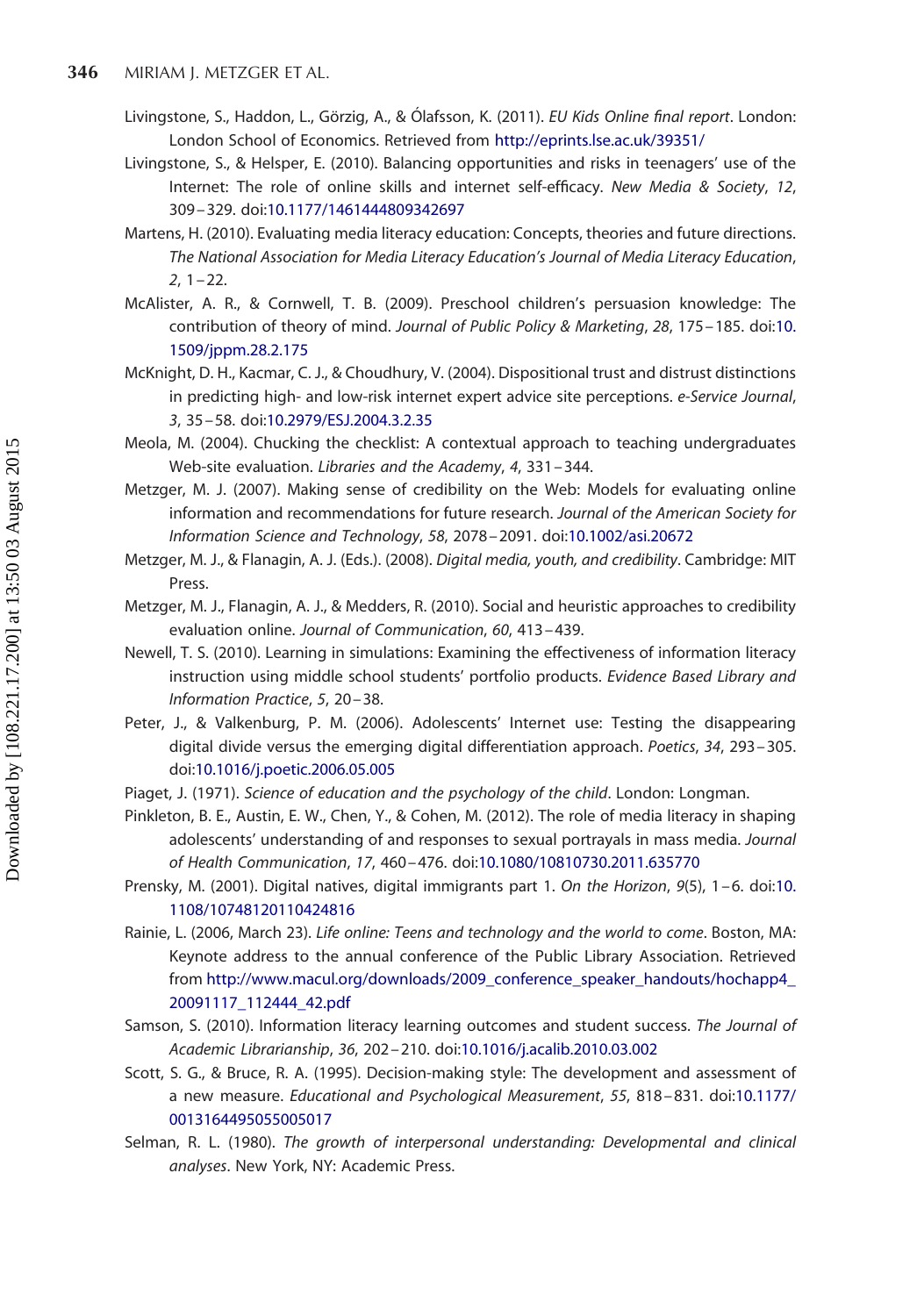- <span id="page-22-0"></span>Shen, L., Monahan, J. L., Rhodes, N., & Roskos-Ewoldsen, D. R. (2009). The impact of attitude accessibility and decision style on adolescents' biased processing of health-related public service announcements. Communication Research, 36, 104 –128. doi[:10.1177/](http://dx.doi.org/doi:10.1177/0093650208326466) [0093650208326466](http://dx.doi.org/doi:10.1177/0093650208326466)
- Shenton, A. K., & Dixon, P. (2003). A comparison of youngsters' use of CD-ROM and the Internet as information resources. Journal of the American Society for Information Science and Technology, 54, 1029 –1049. doi:[10.1002/asi.10299](http://dx.doi.org/10.1002/asi.10299)
- Stanovich, K. E., & West, R. F. (1997). Reasoning independently of prior belief and individual differences in actively open-minded thinking. Journal of Educational Psychology, 89, 342 –357. doi[:10.1037/0022-0663.89.2.342](http://dx.doi.org/doi:10.1037/0022-0663.89.2.342)
- Sundar, S. (2008). The MAIN model: A heuristic approach to understanding technology effects on credibility. In M. J. Metzger & A. J. Flanagin (Eds.), Digital media, youth, and credibility (pp. 73–100). Cambridge, MA: MIT Press.
- Tiessen, J. B. (1987). Critical thinking and selected correlates among baccalaureate nursing students. Journal of Professional Nursing, 3, 118 –123. doi[:10.1016/S8755-7223\(87\)80077-7](http://dx.doi.org/10.1016/S8755-7223(87)80077-7)
- Tseng, S., & Fogg, B. J. (1999). Credibility and computing technology. Communications of the ACM, 42, 39–44. doi:[10.1145/301353.301402](http://dx.doi.org/10.1145/301353.301402)
- Tyner, K. (1998). Literacy in a digital world: Teaching and learning in the age of information. Mahwah, NJ: Lawrence Erlbaum.
- Walraven, A., Brand-Gruwel, S., & Boshuizen, H. (2010). Fostering transfer of websearchers' evaluation skills: A field test of two transfer theories. Computers in Human Behavior, 26, 716 –728. doi[:10.1016/j.chb.2010.01.008](http://dx.doi.org/10.1016/j.chb.2010.01.008)
- Walton, M., & Archer, A. (2004). The Web and information literacy: Scaffolding the use of web sources in a project-based curriculum. British Journal of Educational Technology, 35, 173 –186. doi[:10.1111/j.0007-1013.2004.00379.x](http://dx.doi.org/10.1111/j.0007-1013.2004.00379.x)
- Walton, G., & Hepworth, M. (2011). A longitudinal study of changes in learners' cognitive states during and following an information literacy teaching intervention. Journal of Documentation, 67, 449 –479. doi:[10.1108/00220411111124541](http://dx.doi.org/10.1108/00220411111124541)

Received 23 January 2014 Final version received 12 May 2015 Accepted 15 May 2015

- **Miriam Metzger** is a professor in the Department of Communication at the University of California at Santa Barbara. Her research investigates the intersection of media, information technology, and trust, centering on how information and communication technologies alter our understandings of credibility and force us to confront new challenges in protecting our privacy. Her work also examines the theoretical and regulatory changes brought about by emerging information and communication technologies. E-mail: [metzger@comm.ucsb.edu](mailto:metzger@comm.ucsb.edu)
- Andrew Flanagin is a professor in the Department of Communication at the University of California at Santa Barbara. His research focuses on the ways in which information and communication technologies structure and extend human interaction, with particular emphasis on the processes of organizing and information evaluation and sharing. E-mail: [flanagin@comm.ucsb.edu](mailto:flanagin@comm.ucsb.edu)